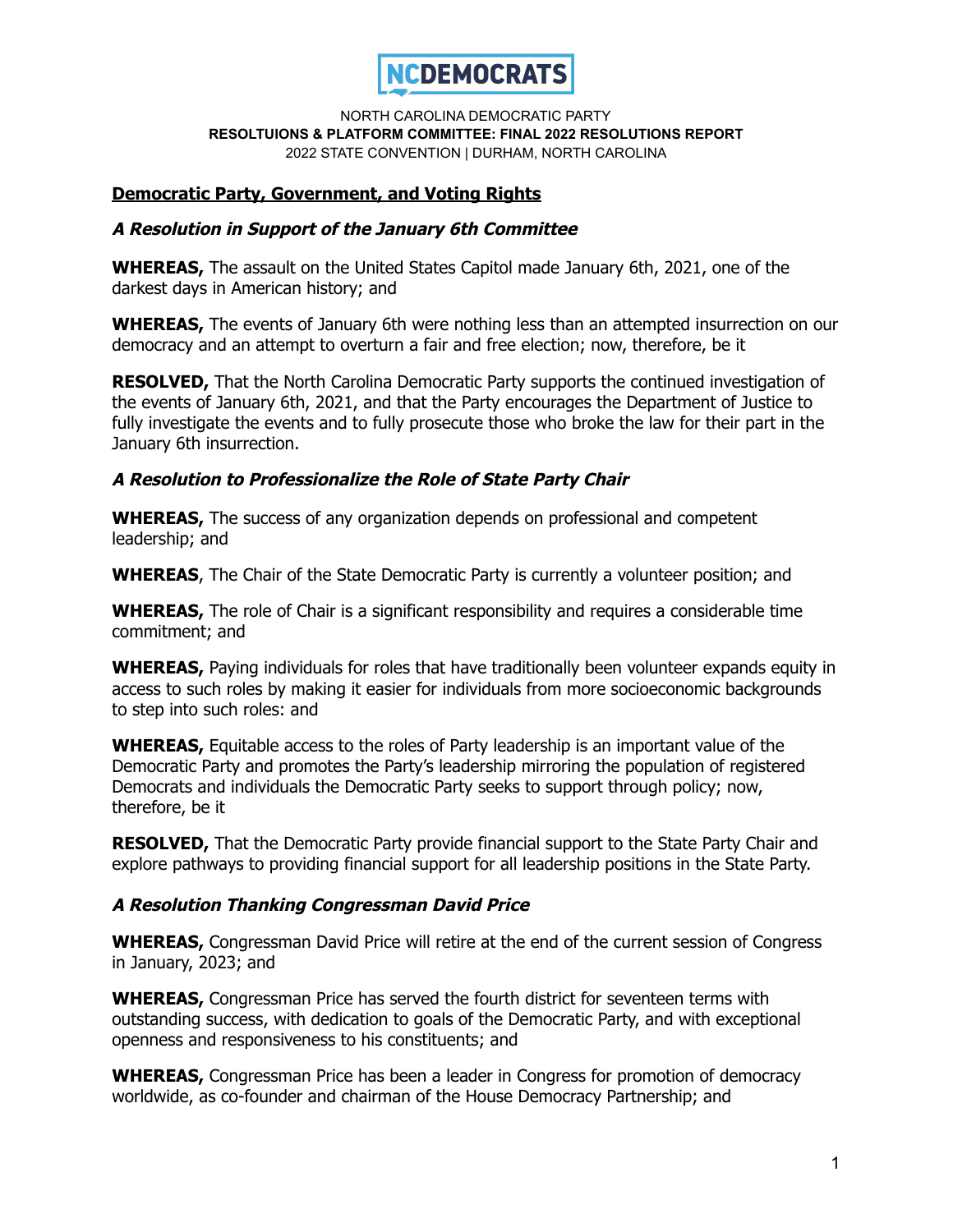

**WHEREAS,** Congressman Price is recognized as a leading advocate for human rights, voting rights, consumer protection, tax fairness, low-income housing, Middle East peace, and funding for science and health research, and has received many honors for his achievements from organizations dedicated to causes that he has advanced; now, therefore, be it

**RESOLVED,** That the Democratic Party of North Carolina expresses its admiration and deep gratitude for David Price, and thanks him for his many years of serving and leading the party.

### **A Resolution Thanking Congressman G.K. Butterfield**

**WHEREAS,** Congressman G.K. Butterfield will retire at the end of the current session of Congress in January, 2023; and

**WHEREAS,** Congressman Butterfield served our state for fifteen years in the judicial branch of government and having first served as a Superior Court judge in his home county of Wilson and was subsequently appointed by then-Governor Mike Easley to the North Carolina Supreme Court; and

**WHEREAS,** In 2004, Congressman Butterfield subsequently was elected to the United States House of Representatives to fill an unexpired term; and

**WHEREAS,** for nine terms, Congressman Butterfield has admirably served the people of eastern North Carolina with distinguished service on the Agriculture Committee, Armed Forces Committee, and the Energy and Commerce Committee;

**WHEREAS,** Congressman Butterfield is a national Democratic leader, having served as the chair of the Congressional Black Caucus and as House Chief Deputy Whip, and is a trusted advisor to Presidents Barack Obama and Joe Biden;

**NOW THEREFORE BE IT RESOLVED,** That the Democratic Party of North Carolina expresses its admiration and deep gratitude for David Price, and thanks him for his many years of serving and leading the party.

### **Honorary Resolution for Betty Ray McCain**

**WHEREAS,** Betty Ray McCain has devoted her time and considerable talent to serve all North Carolinians;

**WHEREAS,** she has approached all challenges from the foundation of fair play, kindness, loyalty and respect that she learned growing up in her beloved Faison;

**WHEREAS,** her work ethic is only surpassed by her keen intellect, quick wit, and unfailing optimism;

**WHEREAS,** she has played vital leadership roles in the Democratic Party on the county, state, and national levels, including as the first female chair of the North Carolina Democratic Party;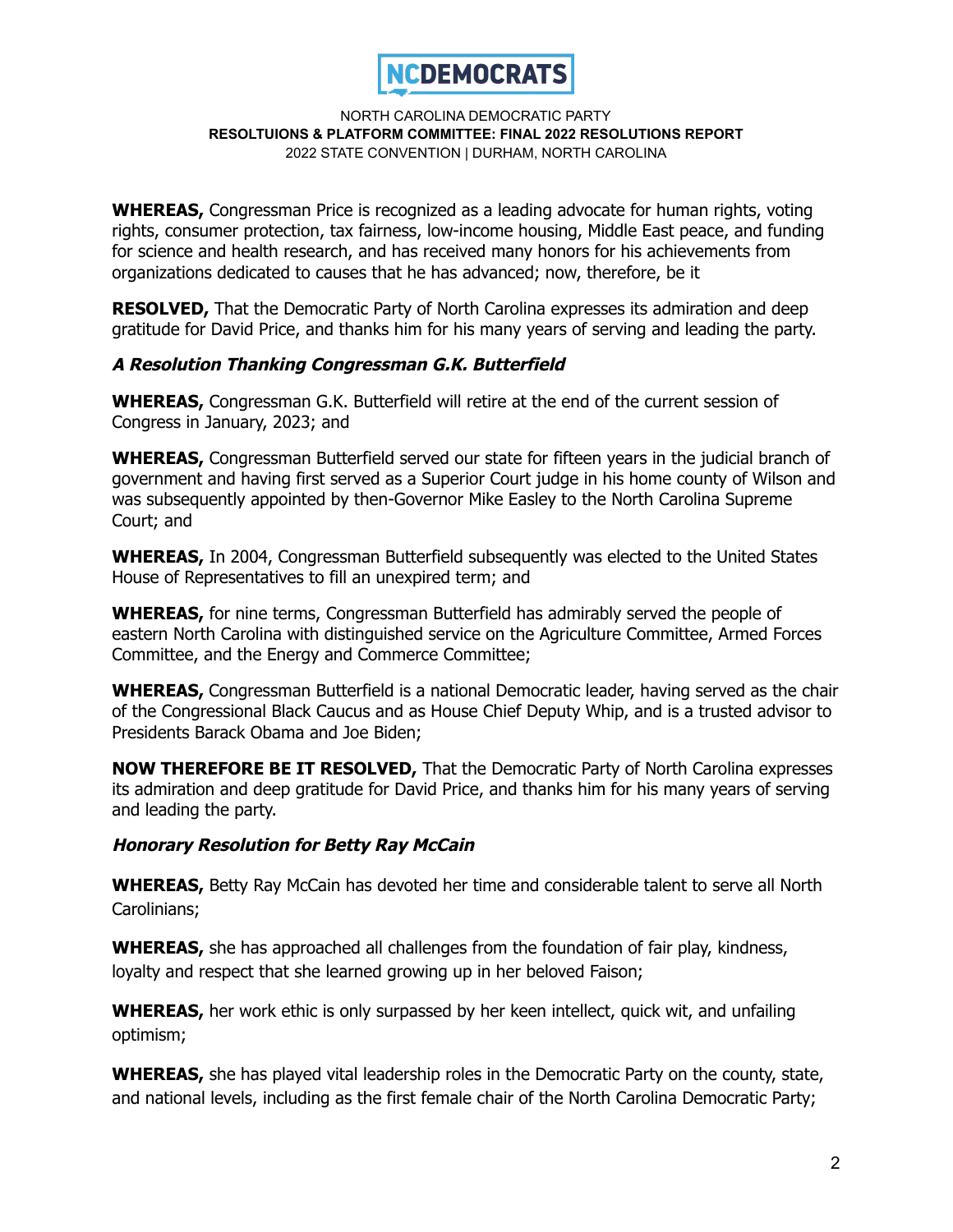

**WHEREAS,** she has served with distinction as Secretary of Cultural Resources during two terms of the Hunt administration;

**WHEREAS,** she has served four terms on the UNC Board of Governors, in addition to various other statewide positions;

**WHEREAS,** she has received the North Carolina Award, the highest civilian award for public service and has also been inducted into the NC Women's Hall of Fame;

**BE IT THEREFORE RESOLVED** That the North Carolina Democratic Party salutes our own Betty Landon Ray McCain and invites all North Carolinians to join us in expressing our gratitude for her lifetime of exemplary service and dedication to our state.

## **Resolution to Change the Process for Appointing the UNC Board of Governors and Boards of Trustees to Allow for Balanced Membership**

**WHEREAS,** The mission of the university system in NC is dedicated to serving diverse communities across the state, including its 250,000 students: and

**WHEREAS,** Previously, the Governor of North Carolina shared power with the North Carolina General Assembly (NCGA), appointing four members of the Boards of Trustees (BOT) at each individual institution; and

**WHEREAS,** The NCGA has stripped the governor of any power in electing BOT members, concentrating decision-making in the Board of Governors (BOG), and the NCGA therefore currently elects all 24 members of the Board of Governors: and

**WHEREAS,** The NCGA does not proportionately represent the political views and demographics of North Carolina's population currently due to the effects of gerrymandering, with the result that both the NCGA and the BOG has membership that is politically and demographically skewed; and

**WHEREAS,** A truly representative Board of Governors would include not just political diversity, but also racial, gender and geographic diversity. Nearly 70% of Board members are white men, but just 23% of UNC System students are white men, according to UNC System [enrollment](https://www.northcarolina.edu/impact/stats-data-reports/interactive-data-dashboards/) [data](https://www.northcarolina.edu/impact/stats-data-reports/interactive-data-dashboards/). The Board has 25% women while 59% of [students](https://www.northcarolina.edu/impact/stats-data-reports/interactive-data-dashboards/) in the system are women: and

**WHEREAS,** This concentration of power and decision-making at the UNC System has led to decisions based on political interests rather than on the University's mission to "...serve as a center for research, scholarship, and creativity and to teach a diverse community of undergraduate, graduate, and professional students to become the next generation of leaders," and these decisions have been detrimental to faculty morale and to the university's mission "...to enhance access to learning and to foster the success and prosperity of each rising generation," especially for faculty and students of color; now, therefore, be it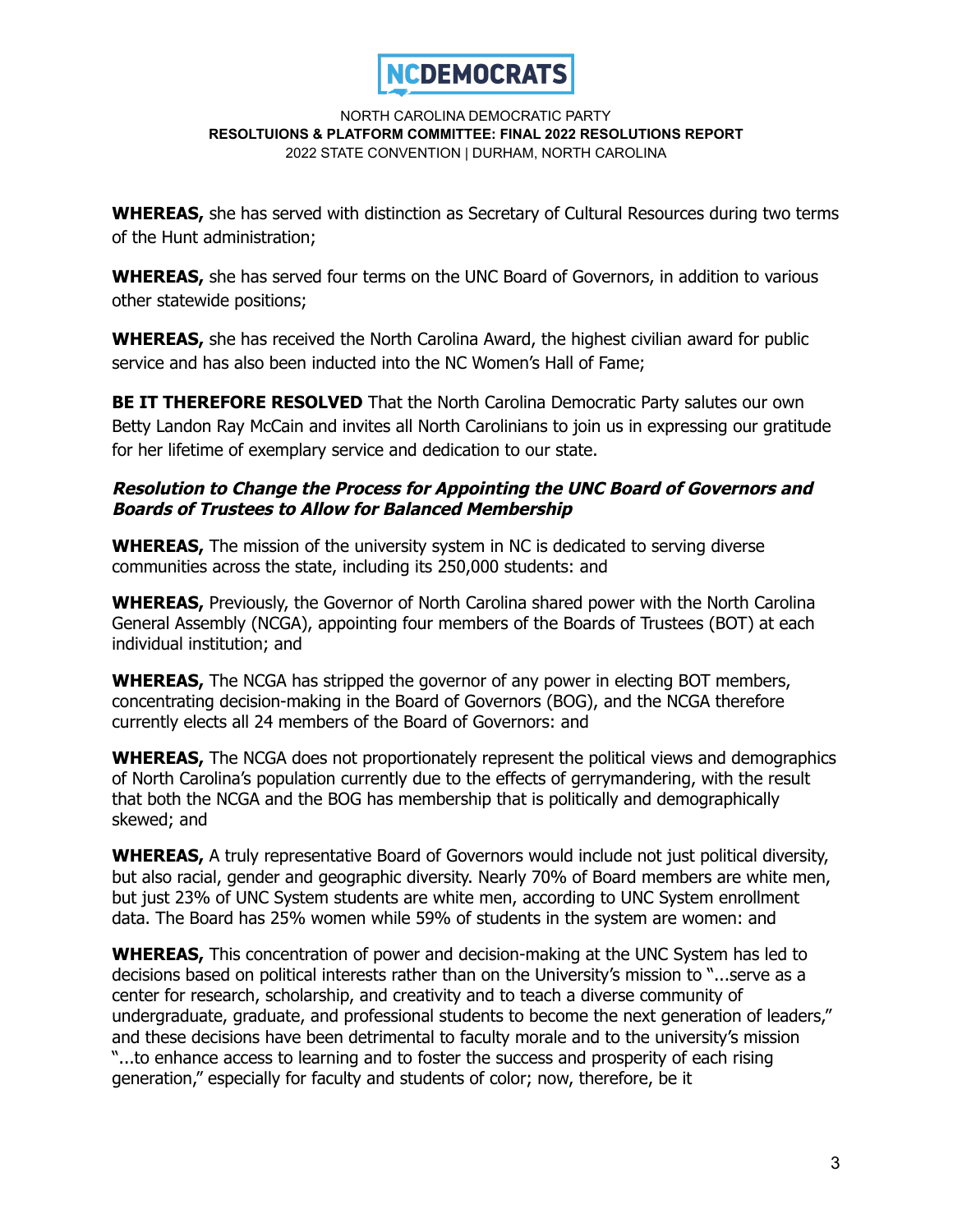

**RESOLVED,** That the North Carolina Democratic Party calls for establishing balanced appointments to the UNC BOG and individual institutional BOTs by allowing the Governor and members representing different constituencies within the NCGA to choose more representative leadership on the UNC BOG and at individual institutions to better reflect the state's interests and populations; and

**BE IT FURTHER RESOLVED,** That the North Carolina Democratic Party calls on Governor Cooper to veto any future legislation that would allow state lawmakers and lobbyists to exert even more control over the UNC Board of Governors.

# **In Support of <sup>a</sup> Statewide Process for Citizen Ballot Initiatives and Referendums**

**WHEREAS,** The process of ballot initiatives and referendums, also commonly known as ballot measures, propositions or ballot questions, allows citizens to place legislation or legislation recently passed by a legislature, on a ballot for a popular vote; and

**WHEREAS,** The process known as ballot initiatives and referendums allows citizens to vote directly on legislation, and is, therefore, a form of direct democracy; and

**WHEREAS,** North Carolina is one of twenty-four states that currently does not have a statewide citizen ballot initiatives and referendums process which allows its citizens to place legislation, or legislation recently passed by a legislature, on a ballot for a popular vote; and

**WHEREAS,** Beginning in 1917 the North Carolina State Legislature has permitted local citizen ballot initiatives and referendums in North Carolina's largest cities, including Charlotte, Durham, Greensboro, Raleigh, Wilmington, and Winston-Salem; and

**WHEREAS,** Notable local initiatives include a 1997 measure, sponsored by civil rights activists in Charlotte, that changed city council elections from at-large representation to district representation, and a 1982 measure in Wilmington that changed the zoning laws to prohibit construction of a planned coal storage facility; now, therefore, be it

**RESOLVED,** That the North Carolina Democratic Party strongly urges the North Carolina State Legislature to provide a statewide process for citizen ballot initiatives and referendums, similar to processes already provided to North Carolina's largest jurisdictions so that all North Carolina citizens have the ability to place legislation, or legislation recently passed by a legislature, on a statewide ballot for a popular vote; and

# **A Resolution in Support of President Joe Biden, Vice President Kamala Harris, and Congressional Democrats**

**WHEREAS,** Our President Joseph R. "Joe" Biden, Vice-President Kamala Harris and Democratic members of Congress have successfully steered us through the Covid epidemic; and

**WHEREAS,** Our President Joe Biden, Vice-President Kamala Harris and Democratic members of Congress have brought our economy back so quickly; and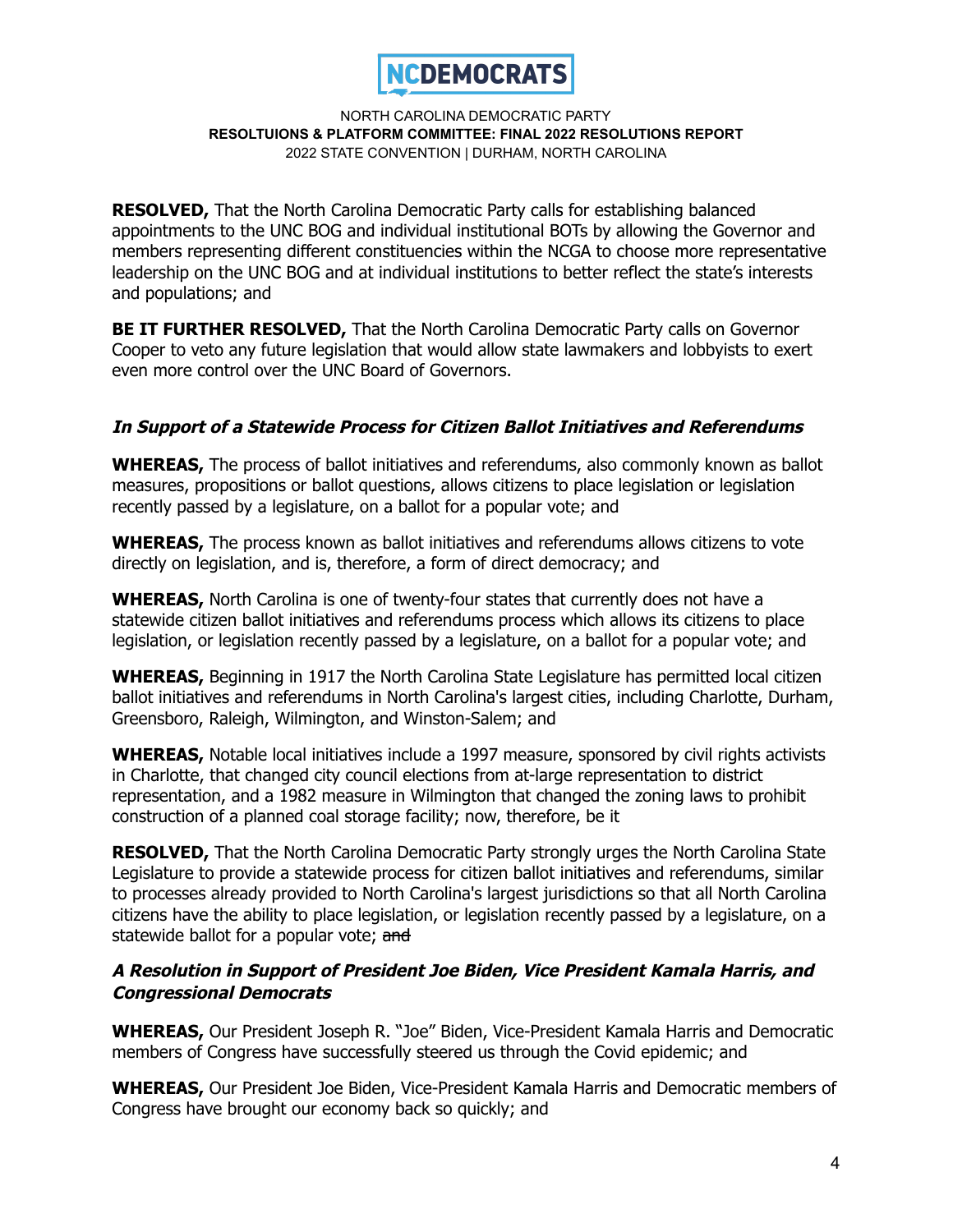

**WHEREAS,** Our President Joe Biden, Vice-President Kamala Harris and Democratic members of Congress have achieved historically low unemployment; and

**WHEREAS,** Our President Joe Biden, Vice-President Kamala Harris, and Democratic members of Congress have reasserted our world alliances and leadership by standing up to Russian aggression and removed us from misguided foreign entanglements; and

**WHEREAS,** Our President Joe Biden, Vice-President Kamala Harris, and Democratic members of Congress have invested in much needed infrastructure, kept people in their homes, brought children back to the classroom and more; now, therefore, be it

**RESOLVED,** That we, the Democrats of North Carolina, hereby recognize and greatly appreciate the achievements of President Biden, Vice-President Harris and Democratic members of Congress.

## **A Resolution In Support of Ranked Choice Voting**

**WHEREAS,** Most Democratic primaries, general elections, and special elections in North Carolina are currently conducted by single-choice plurality voting; and

**WHEREAS,** The method of single-choice plurality voting forces voters to engage in strategic and insincere voting tactics, because voting for your true favorite can help elect your least favorite; and

**WHEREAS,** Current law in North Carolina requires runoff elections in primaries if no one receives at least 30 percent of the votes cast. There was at least one runoff election in 2020; and

**WHEREAS,** Runoff elections are notoriously low in participation rates, reducing voter opportunity to choose their candidates. Runoff elections require the same expense as regular elections. Durham County anticipates a possible runoff election in 2022 in two contests; and

**WHEREAS,** Ranked choice voting is a method of voting in which voters rank the candidates in order of choice and votes are counted in rounds so that a candidate must have a majority of the votes in a round to win; and

**WHEREAS,** Ranked choice voting promotes majority support, facilitates greater voter choice, discourages negative campaigning, minimizes strategic voting, promotes the election of more women and people of color, and accomplishes these goals in a single election without the need for costly runoff elections; and

**WHEREAS,** Elections with ranked choice voting demonstrate that voters understand and appreciate the ability to rank candidates in order of choice and that ranked choice voting does not reduce turnout or significantly increase the rate of ballot errors; and

**WHEREAS,** Ranked choice voting has been upheld as a one person, one vote system consistent with the United States Constitution in federal court; now, therefore, be it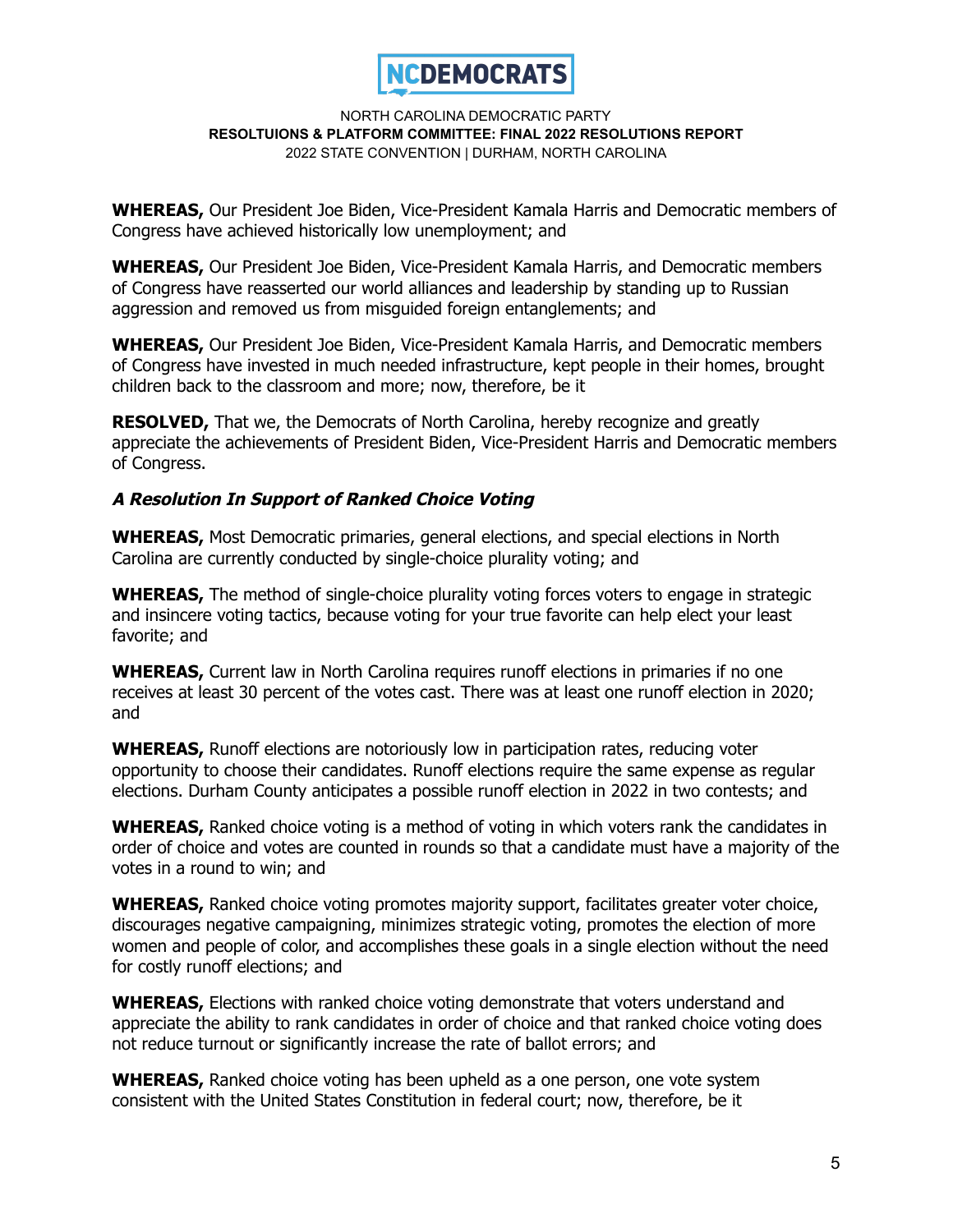

**RESOLVED,** That North Carolina Democratic Party should adopt ranked choice voting for all of their primaries; and

**BE IT FURTHER RESOLVED,** That the State of North Carolina should enact legislation to adopt ranked choice voting for all of its primary, general, and special elections.

## **A Resolution in Support of Prisoner Enfranchisement**

**WHEREAS,** Over two million Americans are currently incarcerated - more than in any other country; and

**WHEREAS,** 6% of Americans, including 33% of black men, can expect to be imprisoned at some point in their life; and

**WHEREAS,** Over five million Americans are ineligible to vote due to either a current or former felony conviction; and

**WHEREAS,** The Democratic Party Platform describes the right to vote as "fundamental" and states that "...all citizens should be able to exercise their Constitutional right to vote without facing unjust or discriminatory barriers;" and

**WHEREAS,** The barring of current and former prisoners from this basic democratic right leaves a marginalized segment of the population without representation; and

**WHEREAS,** The stripping of voting rights from current and former prisoners creates an incentive for bad actors in our democracy to incarcerate people for the purpose of disenfranchising and leaves a vulnerable segment of the population without representation; and

**WHEREAS,** The states of Maine and Vermont, the District of Columbia, Puerto Rico, and democracies around the world including Australia, Austria, Belgium, Bulgaria, Canada, Croatia, Cyprus, Czechia, Denmark, Finland, France, Germany, Greece, Iceland, Ireland, Israel, Italy, Jamaica, Japan, Latvia, Lithuania, Luxembourg, Malta, Monaco, the Netherlands, Norway, Peru, Poland, Portugal, Romania, Slovakia, Slovenia, Spain, South Africa, Sweden, Switzerland, Trinidad & amp; Tobago, and Ukraine have enfranchised their prisoners with no ill effects on society; now, therefore, be it

**RESOLVED,** That the Democratic Party of North Carolina and all its elected members support legislation allowing current and former prisoners the right to vote in line with our democratic peers across the globe; and

**BE IT FURTHER RESOLVED,** That the Democratic Party of North Carolina and all its elected members advocate for national and interstate adoption of legislation ensuring voting rights for current and former prisoners.

### **Agriculture, Environment, and Healthcare**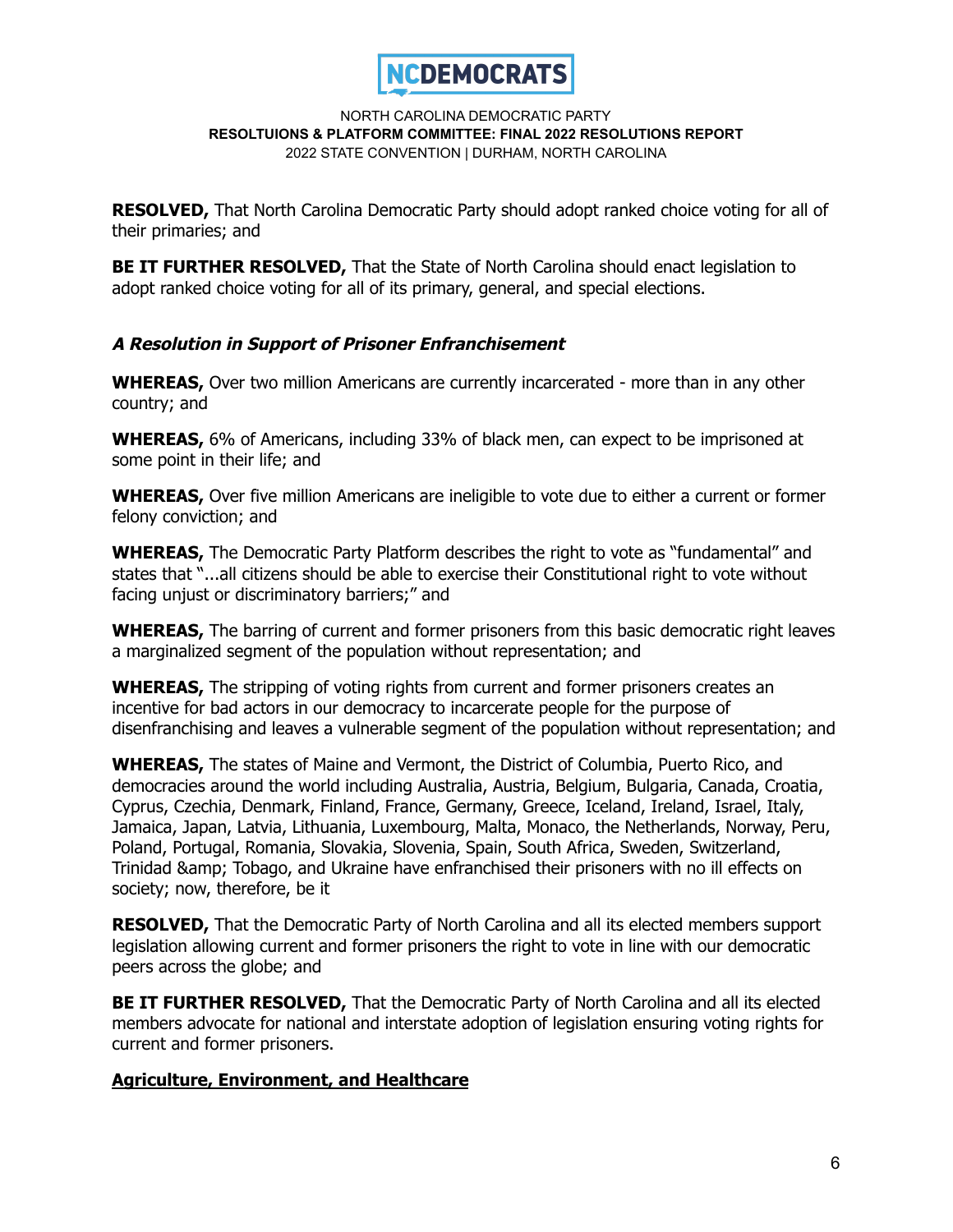

## **Calling for the Installation of EV Charging Stations at all NC Rest Areas**

**WHEREAS,** The number of electric plug-in and hybrid vehicles licensed for road use in the United States has increased from 16,000 to over 2 million from 2011 to 2021; and

**WHEREAS,** The automotive industry expects that 952% of all new vehicle sales in the US will be all-electric by the year 2030; and

**WHEREAS,** The need for plug-in charging stations must keep pace with the explosive growth of plug-in vehicles operating in the US; and

**WHEREAS,** 150kW rapid chargers can take anywhere from 40 minutes to 2 hours to charge an electric vehicle; and

**WHEREAS,** Public rest areas in NC have the capacity to provide parking for a large number of vehicles, and are typically not located close to areas where privately owned EV charging stations would be found; and

**WHEREAS,** The lengthy time it takes to charge an EV, the close proximity to heavily traveled highways, the ease of access that public rest areas provide to and from those highways, and the ability to control costs and to provide needed access to steady and reliable charging options; now, therefore, be it

**RESOLVED,** That the State of North Carolina should install EV charging stations at all rest areas in the State, with space for the installation of additional charging stations to be added should the need arise.

# **COVID-19 Technology Sharing and Vaccine Donations**

**WHEREAS,** 62% of North Carolina is fully vaccinated against COVID-19; and

**WHEREAS,** North Carolina is home to both public and private institutions that advance research and development in the fields of biotechnology and medical technology; and

**WHEREAS,** Pfizer, Moderna, and Johnson & Johnson and American pharmaceutical companies that hold patents on the three major COVID-19 vaccines used in the United States; and

**WHEREAS,** The development of these life-saving vaccines was only possible because of publicly funded research; and

**WHEREAS,** The global distribution of the COVID-19 vaccine remains profoundly unequal; and

**WHEREAS,** High levels of COVID-19 transmission increase the risk that the vaccines we have become less effective or that dangerous new variants of COVID emerge; and

**WHEREAS,** The World Health Organization supported a technology transfer hub in South Africa that successfully duplicated Moderna's vaccine; and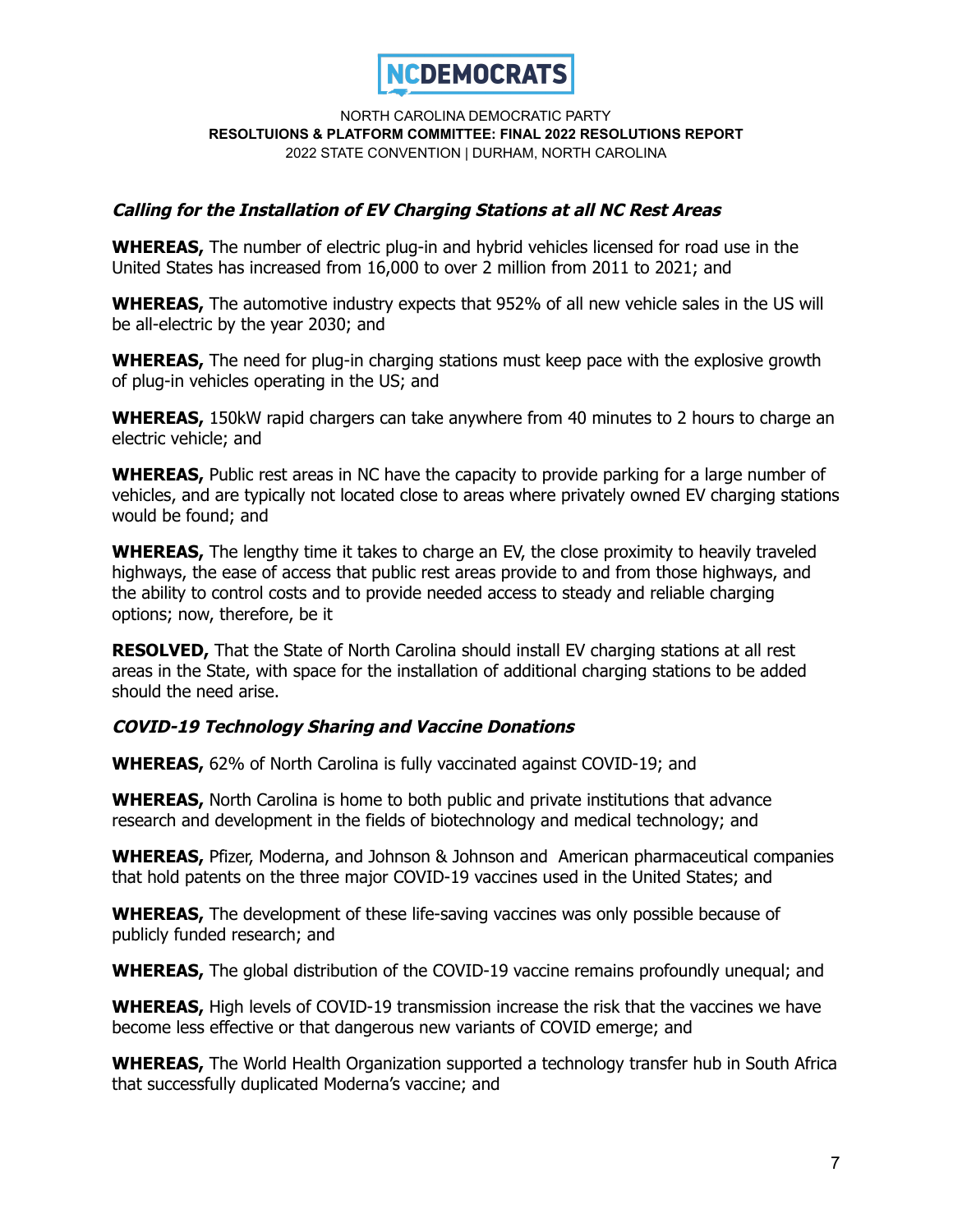

**WHEREAS,** The Biden administration has pledged to donate 1.1 billion doses of COVID-19 vaccine but, as of June 2022, only 540 million have been delivered; now, therefore, be it

**RESOLVED,** That the North Carolina Democratic Party supports policy that facilitates sharing pharmaceutical technology and expertise with low-income countries; and

**RESOLVED,** That the North Carolina Democratic Party supports intellectual property waivers for the production of the COVID-19 vaccine and COVID-19 medicines in low-income countries; and

**BE IT FURTHER RESOLVED,** That the North Carolina Democratic Party urges the Biden administration to accelerate the distribution of pledged COVID-19 vaccine donations to low-income countries.

# **A Resolution in Support the HER Act for Global and Local Women's Health**

**WHEREAS,** The Global Gag Rule remains one of the most odious policies ever enacted for foreign assistance. When in effect, it strips U.S. funding from foreign health care providers if they offer abortion services, counseling, or referral for abortion services, or engage in political advocacy around the issue of abortion - even if they undertake these activities with their own, separate, non-U.S. funding. It prevents organizations from speaking out about the impact of unsafe abortion in their own countries, despite the fact that unsafe abortion remains a leading cause of maternal death and injury in many low- and middle-income countries; and

**WHEREAS,** Efforts to eliminate funding for much needed Planned Parenthood clinic services in North Carolina have previously been denied due to opposition to their other, non-state funded, abortion services; and

**WHEREAS,** The Global Health, Empowerment, and Rights (HER) Act of 2021 provides that a foreign nongovernmental organization shall not be disqualified from receiving certain U.S. international development assistance solely because the organization provides medical services using non-U.S. government funds if the medical services are legal in both the United States and the country in which they are being provided. Such foreign organizations shall not be subject to requirements relating to their use of non-U.S. funds for advocacy or lobbying activities, other than those that apply to U.S. nongovernmental organizations; now, therefore, be it

**RESOLVED,** That the North Carolina Democratic Party calls on all North Carolina congressional representatives and senators to support the Global HER Act.

# **Resolution Calling for Closure of UNC's Coal-Fired Power Plant**

**WHEREAS,** The University of North Carolina is the last of North Carolina's 53 public and private colleges and universities, which still operates its own coal-fired power plant; and

**WHEREAS,** Coal pollutants contribute to 4 of the 5 leading causes of death in the United States: heart disease, cancer, stroke, and chronic lower respiratory diseases; and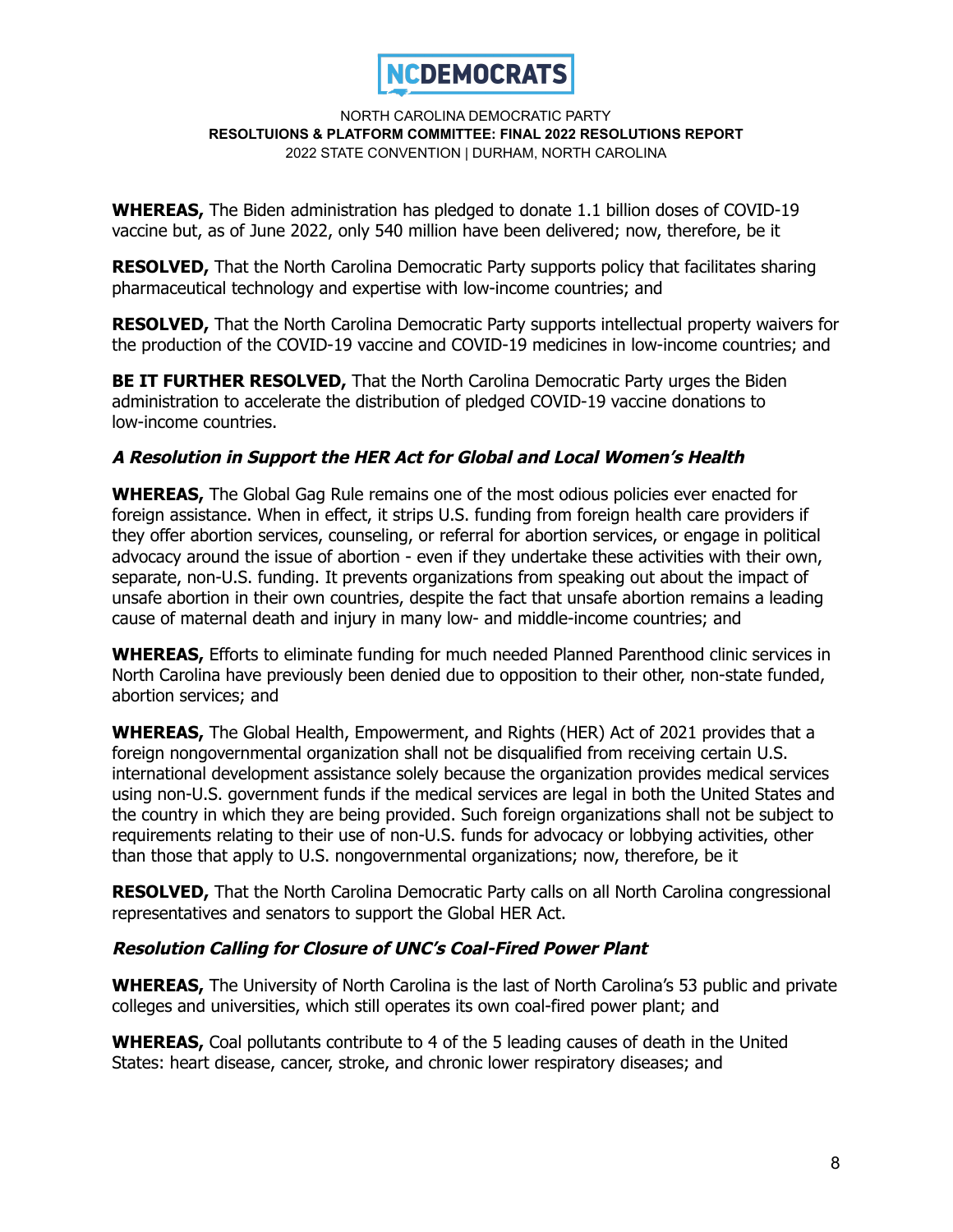

**WHEREAS,** The University of North Carolina's coal -fired power plant is currently located on West Cameron Avenue adjacent to two historically black neighborhoods; and

**WHEREAS,** Numerous studies have found that polluting industries are far more likely to locate in communities of color, thus raising environmental justice concerns; and

**WHEREAS,** The University's most recent permit for this coal plant requested an increase in the heat output limit of the plant, rather than a decrease; and

**WHEREAS,** Coal plants produce 1/5 of global greenhouse gas emissions - more than any other single source; and

**WHEREAS,** Many of the nation's largest utility companies, including Duke Energy, have already implemented plans to end their use of coal in the near future; and

**WHEREAS,** Global warming, largely caused by the burning of fossil fuels, is a major threat to our coastline, with damaging flooding expected to occur more frequently over the next 3 decades; and

**WHEREAS,** A 2018 report by the International Panel on Climate Change concluded that the difference between 1.5 and 2 degrees Celsius in warming could mean substantially more poverty, extreme heat, sea level rise, habitat loss, and drought; now, therefore, be it

**RESOLVED,** That the North Carolina Democratic Party calls on the North Carolina General Assembly, the University of North Carolina Board of Trustees, The North Carolina Utilities Commission, and all other offices, agencies and departments of the State government, to work towards closing the University of North Carolina's coal-fired power plant; and

**BE IT FURTHER RESOLVED,** That the North Carolina Democratic Party calls on the North Carolina General Assembly, and the University of North Carolina System's Board of Governors to require the University of North Carolina, and all schools within the UNC system, to pursue sources of renewable energy.

### **Resolution Calling for Local Control of Landfills**

**WHEREAS,** On June 15, 2018, the North Carolina Legislature ratified House Bill 56, which relaxed regulations on landfills and allowed for "life-of-site" operation; and

**WHEREAS,** North Carolina law permits that the lifespan of a landfill may be as much as 60 years; and

**WHEREAS,** Waste management firms have faced numerous lawsuits brought forth by citizens and environmental organizations, due to their disregard for neighboring communities; and

**WHEREAS,** Numerous studies have found that polluting industries are far more likely to locate in communities of color, thus raising environmental justice concerns; and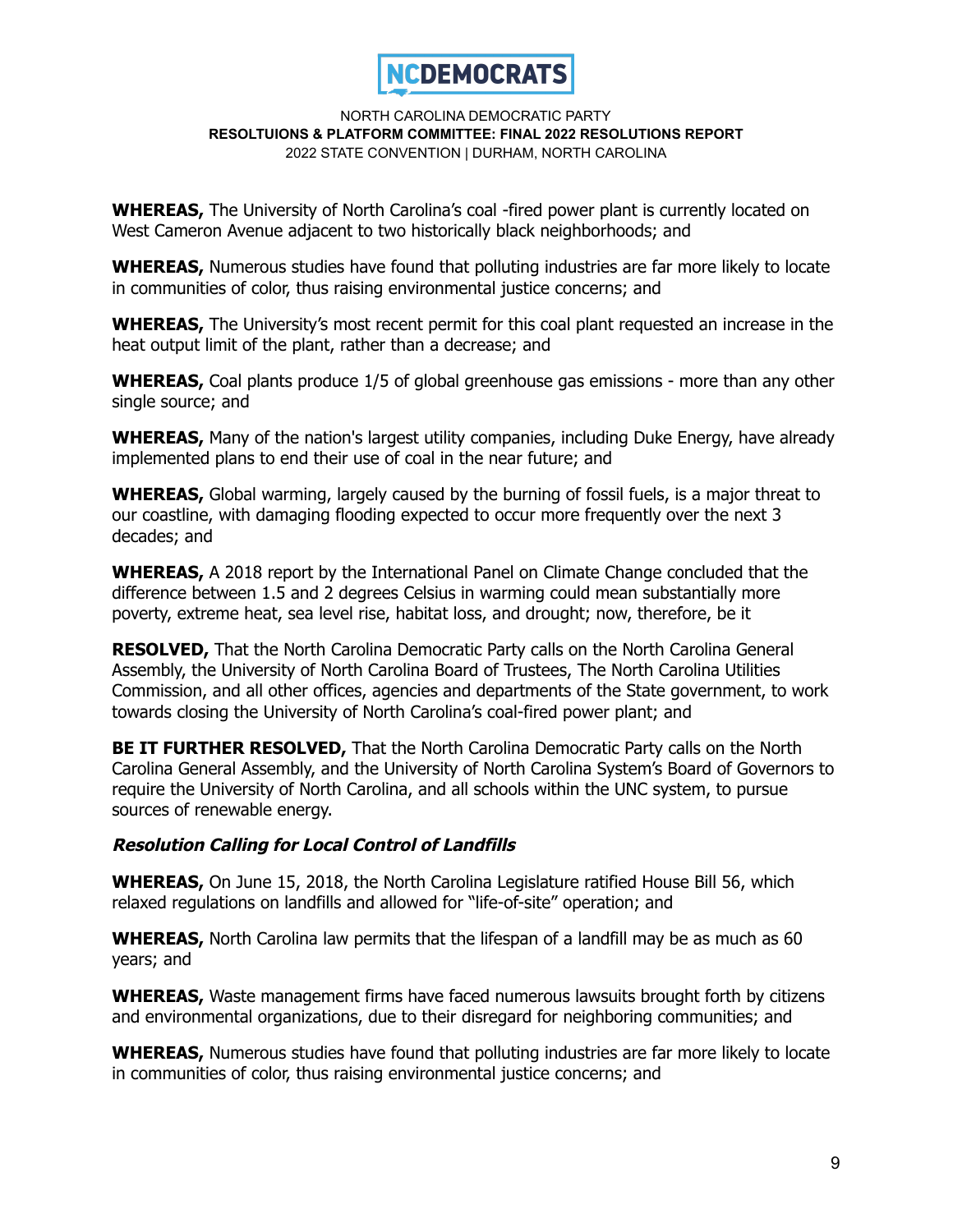

**WHEREAS,** Many materials that end up as "waste" contain toxic substances which leach into our soil and groundwater, and become environmental hazards for years to come; and

**WHEREAS,** Organic materials, such as food scraps, often end up landfills where they release dangerous methane gasses; and

**WHEREAS,** Landfills often take in materials, such as coal ash, and medical waste ash, which the adjacent communities may not be aware of; and

**WHEREAS,** It is the responsibility of the local government to protect the health and well-being of its citizens; now, therefore, be it

**RESOLVED,** That the North Carolina Democratic Party calls on the North Carolina General Assembly and the offices, agencies and departments of the State government to work towards a policy which empowers citizens and local governments, by ending "life-of-site" landfill permitting in North Carolina.

## **A Resolution to Support FDA-Approved Vaccinations**

**WHEREAS,** The divide in opposition to vaccinations is seemingly a political one; and

**WHEREAS,** Several Republican held state legislatures are moving to put in place opposition to all vaccines, including those currently required for admission to primary school; and

**WHEREAS,** The health and safety of all Americans, particularly children, depend on keeping a vaccination requirement for admission to primary school; now, therefore, be it

**RESOLVED,** We, the North Carolina Democratic Party, will work to support FDA approved vaccinations for a host of preventable diseases including but not limited to SARS-CoV2 (COVID 19) and the usual childhood vaccinations for the health and benefit of all citizens; and

**BE IT FURTHER RESOLVED,** That we stand in support of vaccinations, and to follow the North Carolina State Legislative proceedings in regards to vaccine mandates.

# **A Resolution Calling for the Correction of the Affordable Care Act's "Family Glitch"**

**WHEREAS,** About 13% of North Carolinians under age 64 remain without health insurance, and many of those with insurance have unaffordable, unusable, unsustainable "catastrophic" plans; and

**WHEREAS,** The average annual premium for employer-sponsored coverage for families is about \$20,000, and the average household income in NC is about \$57,000, leaving the average family to pay about 35% of their income just to cover their healthcare premiums; and

**WHEREAS,** The "family glitch" of ACA calculates affordability of health insurance based only on coverage for the employee, leaving a loophole for insurance companies to charge exorbitant amounts when adding coverage for their spouse and children. Because of this loophole, those family members would remain ineligible to receive a subsidized plan through the ACA; and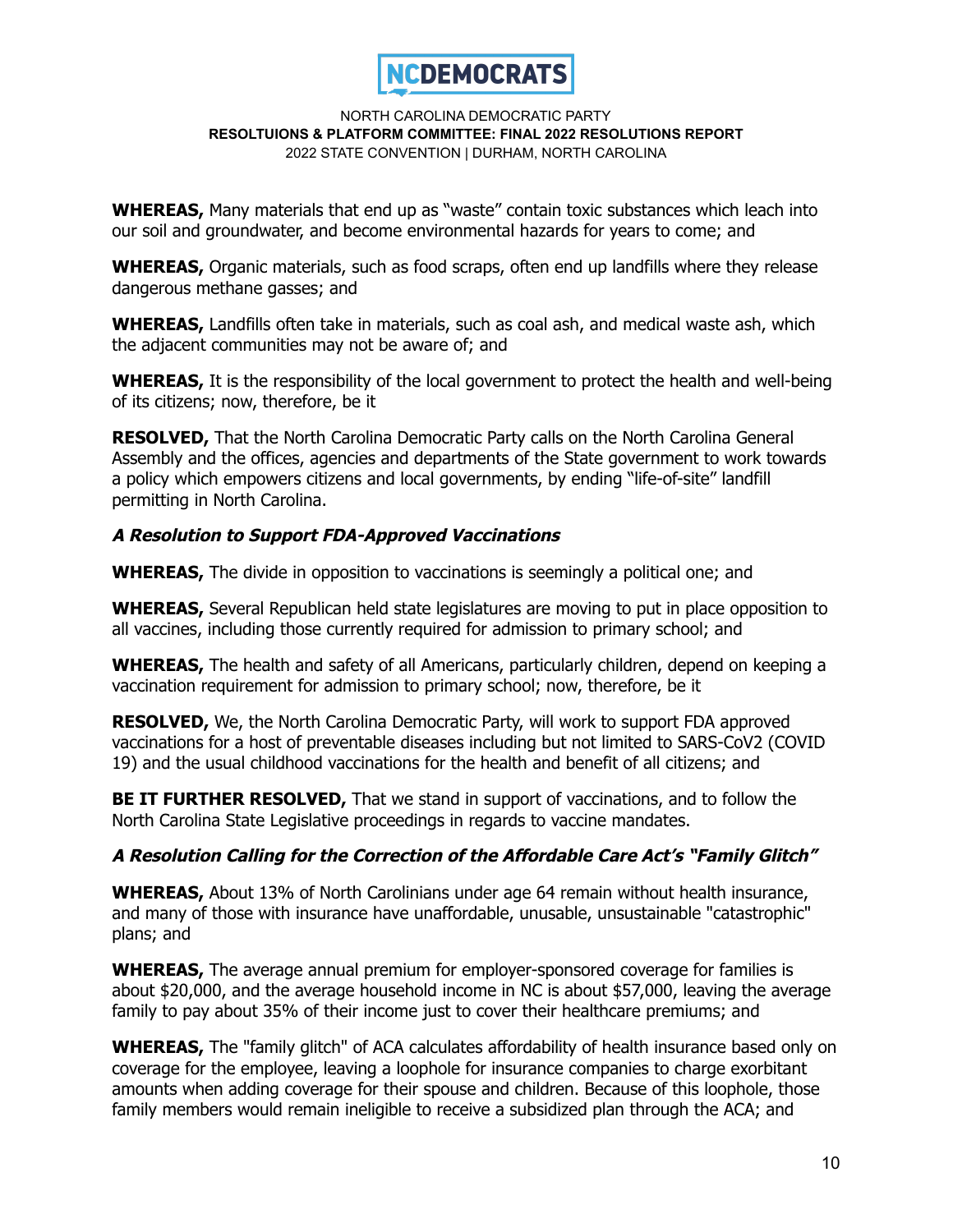

**WHEREAS,** The ACA's "family glitch "effects about 5 million people nationwide, mostly women and children; now, therefore, be it

**RESOLVED.** That the ACA must be fine-tuned to address the "family glitch", by taking into account the affordability of employer based healthcare coverage for the entire family.

# **A Resolution to End the Direct Contracting Entities Pilot Program**

**WHEREAS,** The Center for Medicare and Medicaid Services "Innovation Center" is piloting a program in North Carolina and 37 other states that will move Traditional Medicare enrollees into 3rd party private, for profit middlemen groups, labeled "Direct Contracting Entities" without the enrollee's knowledge or consent, and without Congressional oversight; and

**WHEREAS,** Traditional Medicare spends 98% of its money on patient care and just 2% on overhead and nothing on profit while DCEs can spend as little as 60% on patient care and keep 40% for overhead and profit for themselves; and

**WHEREAS,** The DCE model is a major ripoff for taxpayers because it incentivizes fraud, endangers the health of seniors because of the incentives to ration care, and it will not improve the efficiency or affordability of care for seniors if DCEs leave 40% of a bill to be paid out of pocket by the enrollee; and

**WHEREAS,** The big losers in this model are senior enrollees and taxpayers while the big winners are oligarchs, investors in DCEs and other Wall Street entities; now, therefore, be it

**RESOLVED,** That the North Carolina Democratic Party demand an immediate halt to the stealth implementation of the DCE program; and

**RESOLVED,** Demand that congress hold hearings on this program and establish oversight of the Innovation Center; and

**RESOLVED,** That enrollees who have already been transferred to DCEs without their knowledge or consent be immediately returned to the traditional Medicare that they chose for themselves; and

**BE IT FURTHER RESOLVED,** That the acting Inspector General for CMS be replaced immediately with a regular Inspector General confirmed by Congress that can provide effective oversight over CMS.

# **CIVIL RIGHTS, CRIMINAL JUSTICE, AND EDUCATION:**

## **Calling for an End to the Censorship and Removal of Books and Other Media From North Carolina Libraries**

**WHEREAS,** The residents of the State of North Carolina place a high value on the value of free and unfettered access to a varied selection of media in our libraries; and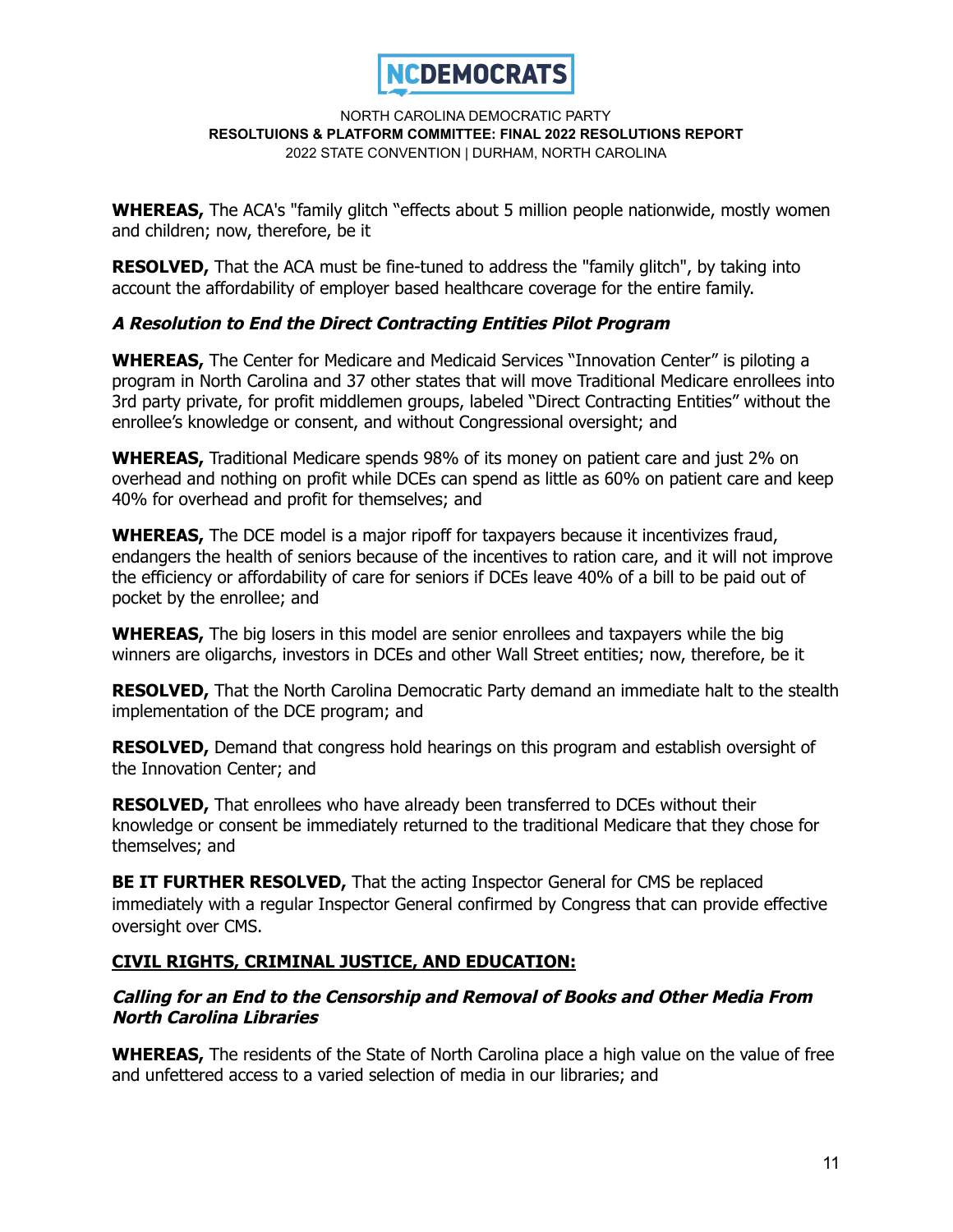

**WHEREAS,** A well-rounded and properly educated population is entitled to free access to a wide variety of media and learning materials; and

**WHEREAS,** the censorship of books and the decisions of individuals evaluating books as being "dangerous" or "inappropriate" is contrary to the values of a democratic society;

**THEREFORE BE IT RESOLVED,** that decisions on banning books and removing them from the libraries of our state should be made by those with the professional academic credentials to evaluate them dispassionately.

## **Protect Equitable Learning Environments in North Carolina Schools**

**WHEREAS,** The American Dream is that children receive an education as their path to success, but many have obstacles in their way; and

**WHEREAS,** Studies show that students with access to free breakfast have improved attendance rates and perform better in school, and that free and accessible school meals reduce financial stress for students and families, improve health outcomes in students, and lead to fewer behavioral incidents and lower suspension rates; and

**WHEREAS,** Democrats continue to support schools and communities that work together to address racism and other forms of oppression and create opportunities for all; and

**WHEREAS,** Studies have shown that HBCU land-grant universities have been underfunded over the last three decades in comparison to their historically white counterparts, and the most recent appropriations from the North Carolina General Assembly reveals that HBCU NC A&T University was underfunded by approximately \$2.8 billion dollars since 1987 compared to historically white NC universities; and

**RESOLVED,** That the NC Democratic Party supports all attempts to create equitable learning environments in schools and extracurricular school activities.

**BE IT FURTHER RESOLVED,** That the NC Democratic Party call on Congress to pass the Universal School Meals Program Act, which provides long-term, cost-effective solutions to childhood hunger, would help boost children's nutritional intake, decrease food insecurity, reduce the stigma of poverty, address racial inequities and would ensure that all children have access to nutritious meals in order to learn and thrive year-round.

**BE IT FURTHER RESOLVED,** That the NC Democratic Party supports efforts to provide ethnic and economic diversity and equitable treatment of all schools, including HBCU land-grant universities.

## **RESOLUTION ON CURRICULUM STANDARDS FOR THE NORTH CAROLINA STATE BOARD OF EDUCATION**

**WHEREAS** it is mandated by the Constitution of North Carolina to provide quality education to all students; and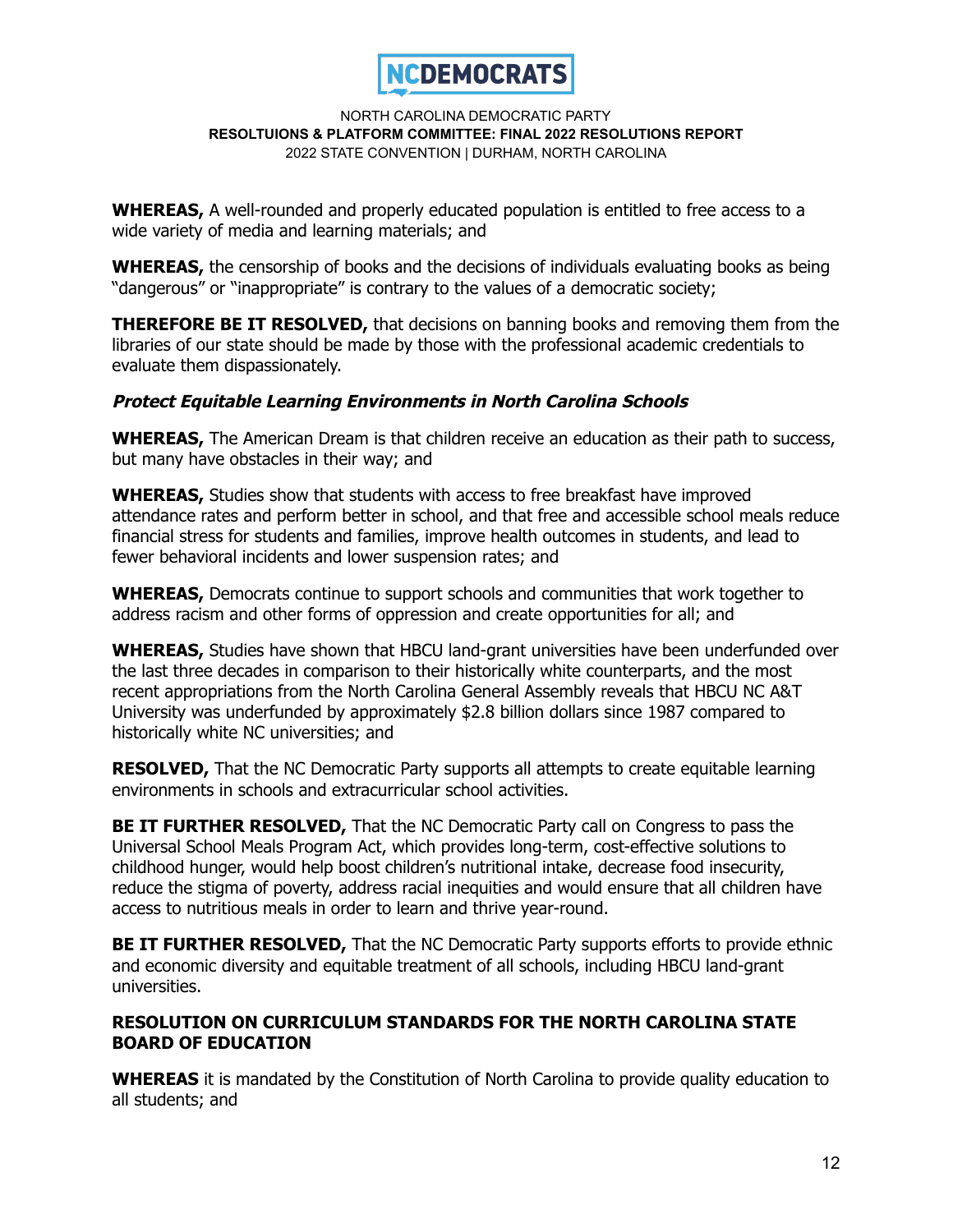

**WHEREAS** on February 3, 2022 the State Board of Education approved an internal procedures manual for reviewing, revising, and implementing content standards for North Carolina Schools; and

**WHEREAS** the Department of Public Instruction Division of Academic Standards has established standards and procedures involving the participation of both community and professional educator representation in the development of education content standards; and

**WHEREAS**, these standards permit local educators to adapt these standards within established guidelines for providing a uniform level of education and opportunity across the entire state of North Carolina:

**THEREFORE BE IT RESOLVED** that educators should be empowered to use their professional academic training.

**BE IT FURTHER RESOLVED** that the North Carolina state legislature and council of state should be prohibited from modifying school curriculum through legislative and executive means without adhering to the process set forth in the public education manual.

**BE IT FURTHER RESOLVED** that the NC Department of Public Instruction adheres to the standards established for the evaluation and modification processes of curriculum change set forth in the internal manual adopted in February 2022 for a regular periodic review and reassessment of curriculum content.

# **Resolution on Prioritizing Student Loan Forgiveness**

**WHEREAS,** High levels of student loan debt can make it impossible for graduates to fully participate in the economy compelling them to avoid less remunerative, though socially useful, careers, to address their debt; and

**WHEREAS,** The need for loan forgiveness can vary among students; and

**RESOLVED,** That the legislature shall adopt a program of student loan forgiveness to be based upon financial need and career path.

### **A Resolution to Provide Scholarships for Minorities Who Aspire To Be Teachers**

**WHEREAS,** There is a shortage of teachers across North Carolina particularly among minority teachers who make up approximately 23% of all teachers while minority students make up approximately 55% of all students in North Carolina; and

**WHEREAS,** Research shows that minority students achieve better academically and socially when they have teachers and mentors who are also minority; and

**RESOLVED,** That the state of North Carolina expand its scholarship program to include qualified minority students who desire to become teachers in all subject areas and who agree to teach in North Carolina public schools for a period of at least three years; and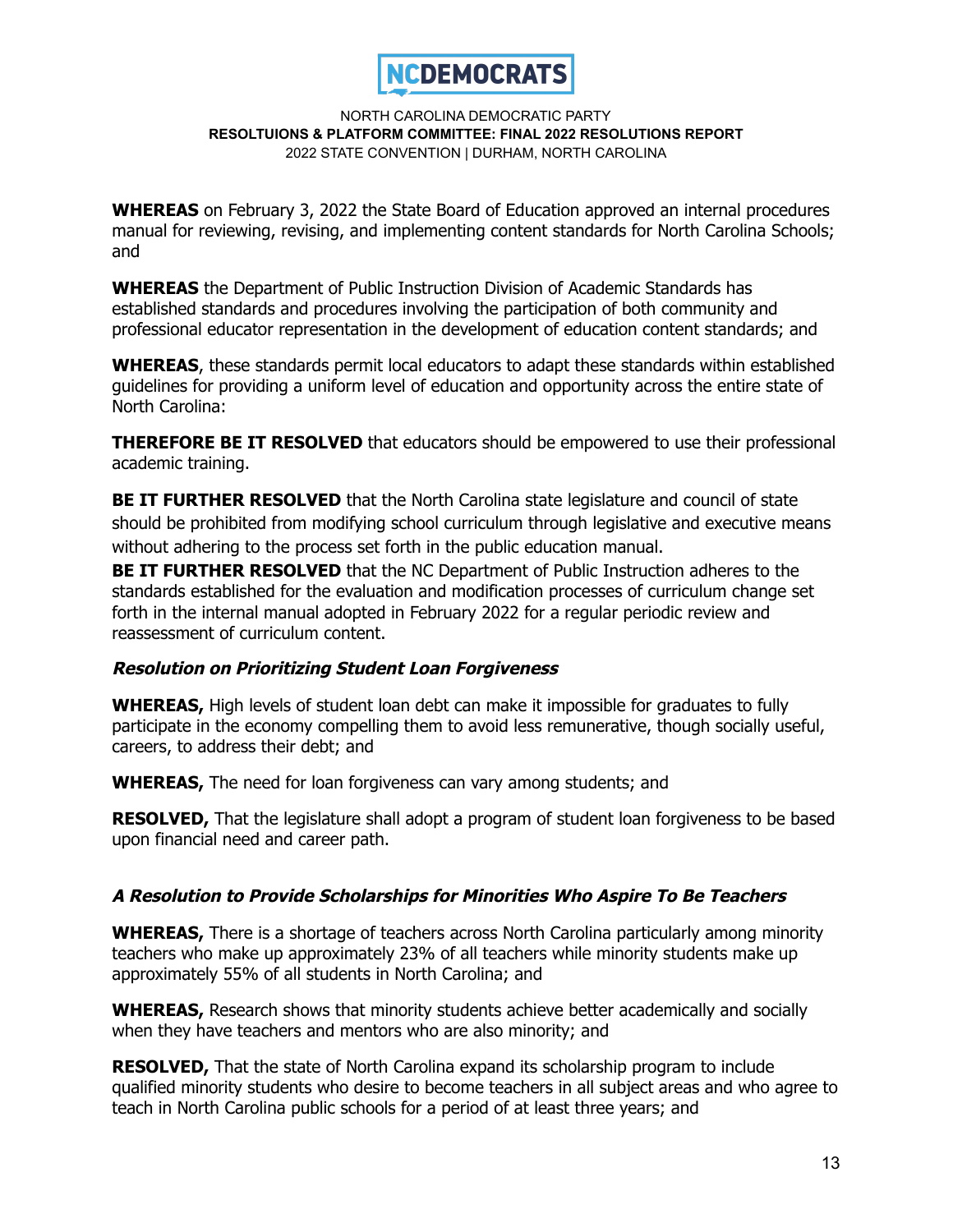

**RESOLVED,** That North Carolina's state-supported community colleges, colleges, universities and historically black colleges and universities (HBCUs) provide financial assistance, scholarship, and encouragement to minority scholarship holders; and

**BE IT FURTHER RESOLVED,** That local school districts hire minority teachers who complete the minority scholarship program and all other such requirements for teacher certification.

# **Immigration, Foreign Affairs, and Military Affairs**

## **A Resolution Asking the President to Instruct the CIA to Release Information on Torture Flights and Victims**

**WHEREAS,** Congressman David Price sent a letter to CIA Directors Gina Haspel and William Burns in October, 2020, and again in December, 2021, requesting information "related to activities under the CIA's Rendition, Detention, and Interrogation (RDI) program that were conducted in North Carolina and relied upon the private citizens and public infrastructure of North Carolina;" and

**WHEREAS,** The information sought is based on investigation by a non-governmental, non-partisan citizen-led North Carolina Commission of Inquiry on Torture (NCCIT) into operations of the CIA-front airline, Aero Contractors, based at Johnston County airport, that published its report, "Torture Flights: North Carolina's Role in the CIA Rendition and Torture Program" in September, 2018; and

**WHEREAS,** The NCCIT heard testimony from many witnesses, including victims of rendition and torture, but lacked access to government records and classified information; and

**WHEREAS,** The NCCIT found that there has never been an accounting for approximately 49 persons rendered by the CIA for detention and interrogation in other countries, including Syria, Egypt, Morocco, and Libya, some known to have been tortured by security forces, whose exact number and whose experiences and fates remain unknown; now, therefore, be it

**RESOLVED,** That President Biden instruct the CIA to declassify and release information as follows:

- A. The number and names of persons rendered under the RDI program to which countries;
- B. The fate of those prisoners during RDI, and what is known of their current locations;

C. How many of the prisoners ever were convicted of an offense under the receiving nation's criminal justice system;

D. Identification of the airplanes used for the rendition missions and whether they were flown by Aero Contractors or another company;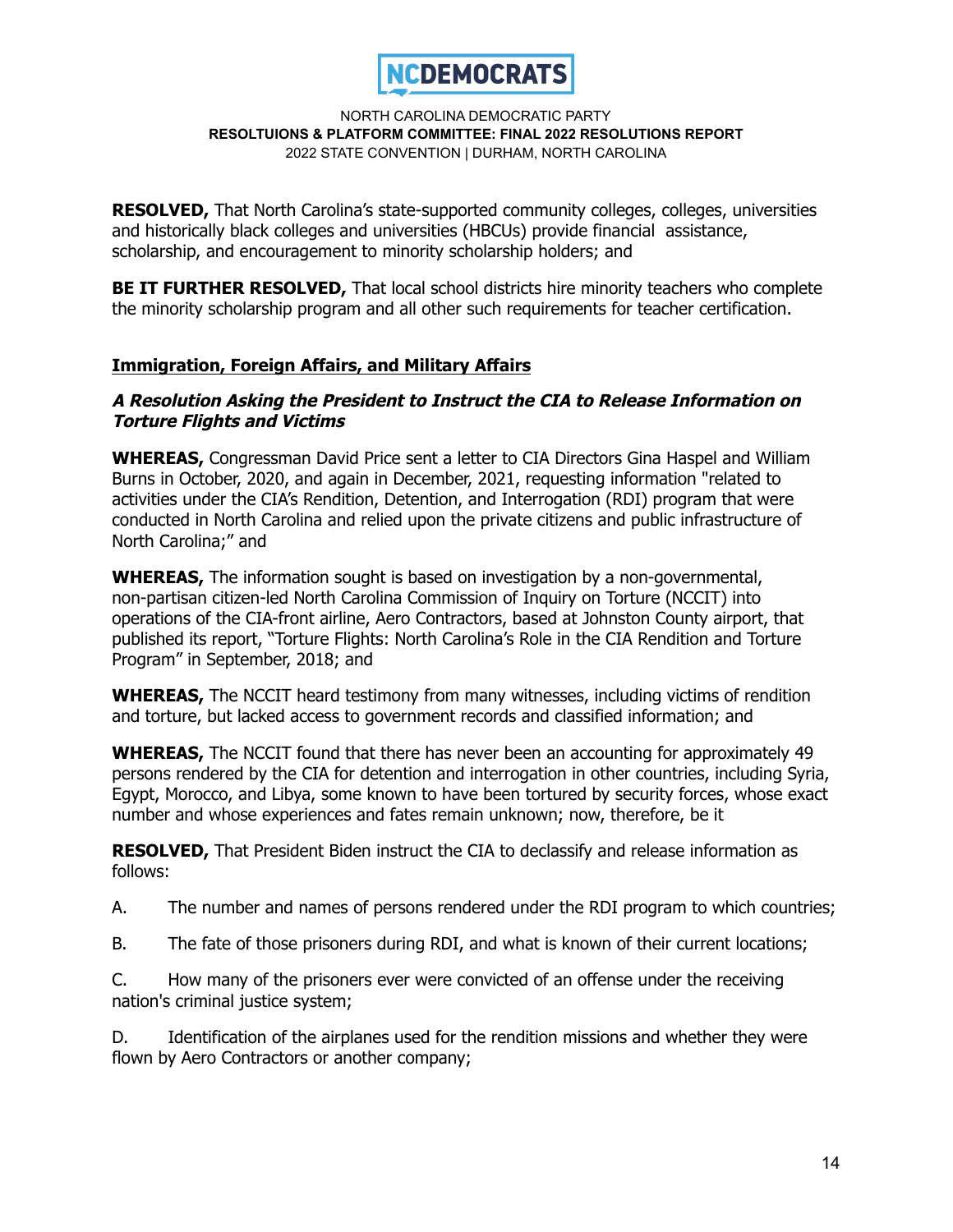

E. Information as to whether any of the following procedures were used either by CIA officers or by private contractors in preparation for or during the transport of those prisoners: involuntary cavity searches, involuntary sedation, involuntary sensory deprivation, or physical violence such as beatings, kicking, or painful restraint;

F. Whether there is now a contractual relationship between any federal agency and Aero Contractors; and

G. Whether Aero Contractors currently is involved in forcible transport of detainees within or outside the United States, and whether other private North Carolina companies are participating with them.

# **A Resolution in Support of the People of Ukraine**

**WHEREAS,** The people and the democratically elected government of Ukraine have been under attack by Russian armed forces since the 24th of February in an unprovoked war of territorial expansion; and

**WHEREAS,** The war started by the Russian government has been nearly universally condemned as a grotesque violation of international law; and

**WHEREAS,** Russian armed forces and mercenaries are deliberately targeting Ukrainian civilian populations, including hospitals, schools, and those making use of humanitarian relief corridors to flee, with the intent of inflicting maximum suffering on the civilian population in order to force action by the government; and

**WHEREAS,** Thousands of residents of North Carolina are of Ukrainian descent, including many with close family relationships and connections with those currently under siege by Russian forces; now, therefore, be it

**RESOLVED,** That the Democratic Party of North Carolina fully and unequivocally supports the Ukrainian people as they defend themselves from ongoing aggression; and

**RESOLVED,** that the Democratic Party of North Carolina commits itself to continuing to support our Ukrainian neighbors through this unimaginably difficult period of time, and to do everything possible to welcome Ukrainian refugees who seek shelter in North Carolina; and

**RESOLVED,** That the Democratic Party of North Carolina strongly supports President Biden's actions to support the people of Ukraine, including his leadership in the international community to bring historic sanctions against the government and oligarchs of Russia to make the continued war effort as difficult as possible; and

**BE IT FURTHER RESOLVED,** That the Democratic Party of North Carolina condemns any and all efforts to justify and excuse the unprovoked Russian invasion of Ukraine currently being undertaken by some groups who are willingly or unwillingly using Russian propaganda in the process.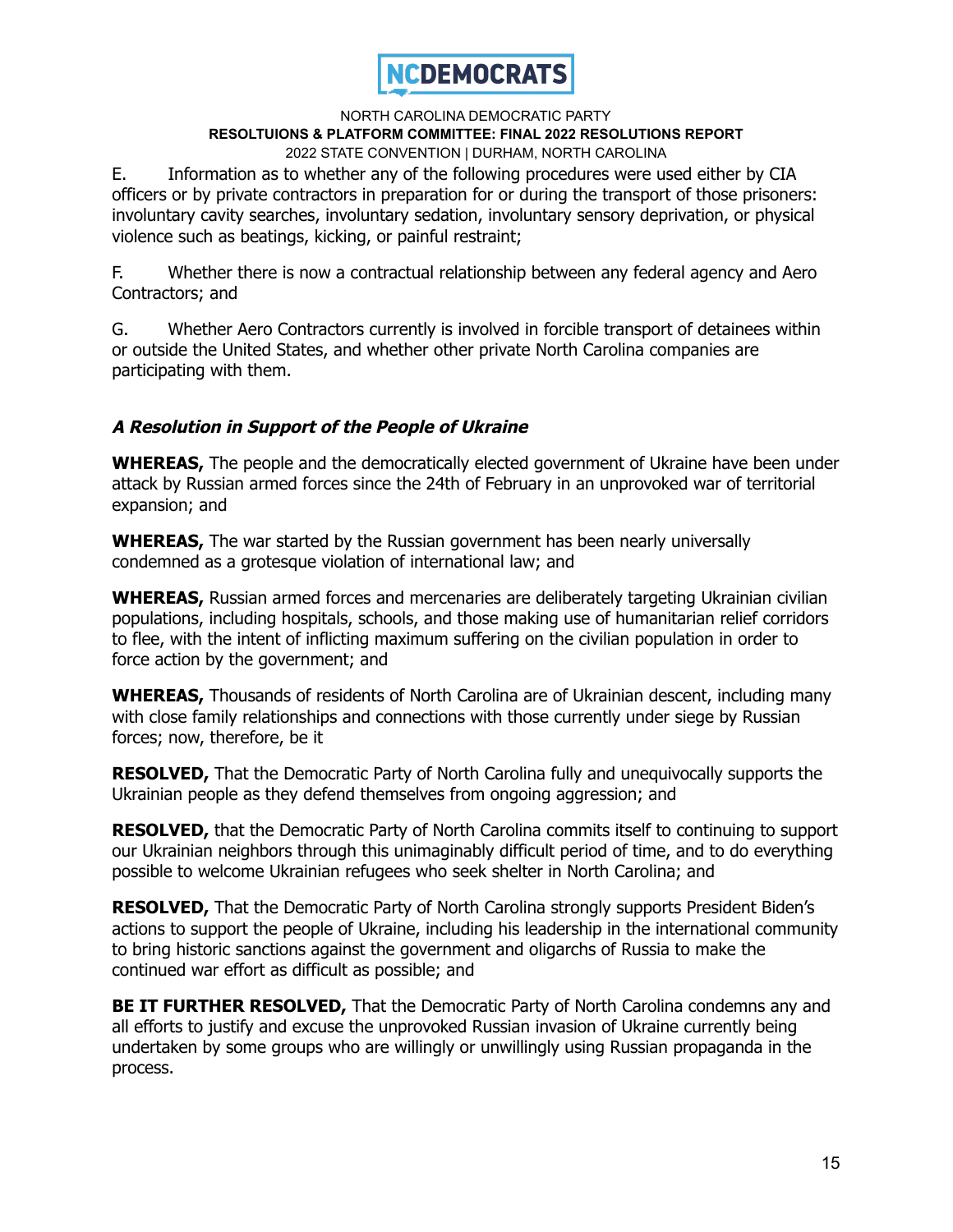

## **A Resolution in Support of Aiding Laos in the Removal of - and Preventing the Future use of - Cluster Munitions**

**WHEREAS,** During the Vietnam war, the United States dropped an estimated 270 million cluster bombs over the country of Laos at a cost 44 billion dollars over the course of the war; and

**WHEREAS,** Nearly one third of those bombs failed to detonate on impact, leaving 80 million pieces of unexploded ordinance across the country; and

**WHEREAS,** Those unexploded bombs cover at least one-third of Laos's land across all 17 of its provinces and 41 of its 46 poorest districts; and

**WHEREAS,** Those unexploded bombs have led to tens of thousands of civilian deaths, including over 20,000 since the end of the war; and

**WHEREAS,** More than 98% of known cluster bomb victims are civilians, nearly 40% of those children; and

**WHEREAS,** The United States has only contributed an average of two million dollars a year to help clean up those bombs that we dropped; and

**WHEREAS,** Since the end of the war, only 1% of those unexploded bombs have been able to be cleared; now, therefore, be it

**RESOLVED,** That the Democratic Party support legislation to meaningfully increase American funding to assist Laos and Laoatian nonprofits in removing these unexploded weapons from Laotian land; and

**BE IT FURTHER RESOLVED,** That the Democratic Party support joining the International Convention on Cluster Munitions signed by 111 other countries that would ban the production, stockpile, and use of such cluster bomb weapons in the future.

### **A Resolution in Support of Human Rights in Israel/Palestine**

**WHEREAS,** The United States government has an obligation to uphold and promote human rights around the world, both legally, through legislation like that of the Leahy Law, and morally; and

**WHEREAS,** Human Rights groups including the internationally recognized Amnesty International, B'Tselem, Human Rights Watch, and Yesh Din have found that the policies and actions taken by Israeli governmental institutions as well as certain Israeli individuals amount to both "gross human rights violations" and the crime against humanity of apartheid and persecution; and

**WHEREAS,** These violations include, but are not limited to: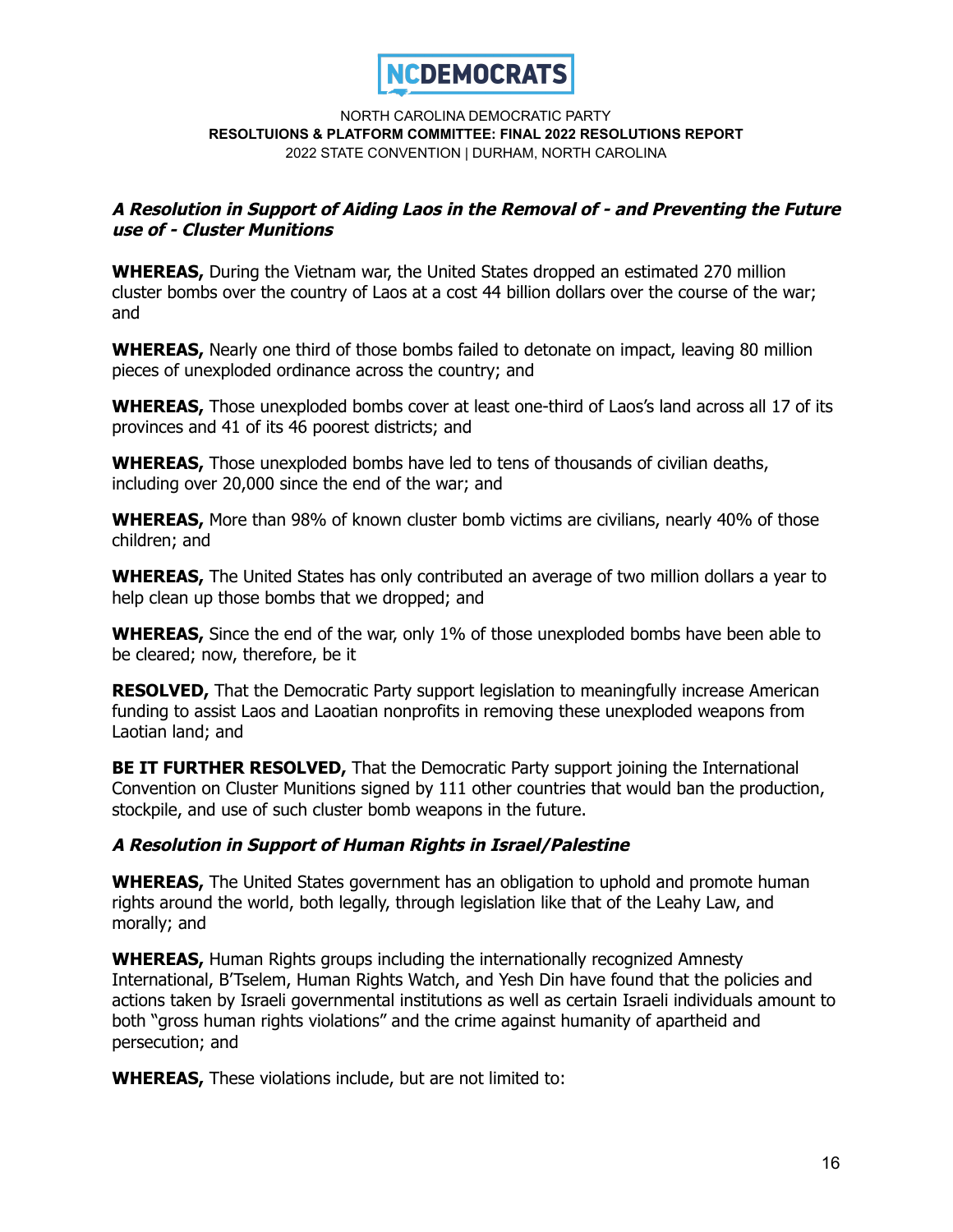

- Forcible Transfer: In which Israel has removed and demolished tens of thousands of Palestinian communities and homes that it refuses to recognize, even though those communities existed there for decades, in order to maximize land available to Jewish communities; by making it exceedingly difficult to remain in certain areas, through blocking building permits and access to utilities such as water, sewage, and electricity, amounting to forcible transfer through a policy of 'relocation.'
- Expropriation of Landed Property: In which the land of the Palestinians has been taken by Israel in an effort to follow through on its constitutionally-equivalent policy of "Jewish Settlement as a National Value" in order to further the idea that "self-determination in the State of Israel is unique to the Jewish people." The land taken through this policy, equivalent to that of eminent domain in the United States, is used to set up barriers, roads, houses, universities, and other, similar services available exclusively to Jewish settlers. This expropriated land now accounts for over 1/3rd of all the land of East Jerusalem and the West Bank and 65% to 85% of formerly Palestinian land within Israel breaking Palestinian communities into enclaves surrounded by restricted land, requiring Palestinians to obtain permits just to leave their local communities.
- Creation of Separate Reserves and Ghettos: The purposeful end goal of Israeli actions such as expropriation of land and forcible transfer is the fracturing and ghettoization of Palestinian lands. While Palestinians make up about 20% of Israel proper's population, the vast majority are restricted to only 3% of its land through a combination of state land being used almost entirely for Jewish settlement and localized admission committees that can reject applicants for being "not suitable for the social life of the community" in order to create and maintain Jewish-only communities. Within East Jerusalem and the West Bank, more than 600 checkpoints separate Palestinian communities from one-another, checkpoints at which security forces can turn back Palestinians without reason. While Jewish citizens, including settlers in East Jerusalem and the West Bank, have access to clean water and around-the-clock electricity, the same is not provided to the Palestinians. Perhaps the most severely restricted are those two million people who call the Gaza Strip home. Palestinians in Gaza have access to electricity for as little as four hours a day, and 96% of Gaza's water is unfit for human consumption. Almost no one is allowed to enter or exit Gaza, as checkpoints fully restrict those residents from entrance or exit, lowering the number of people transitioning between Israel and Gaza by 98% from it's pre-blockade numbers.
- Denial of the Right to Leave and Return to Their Country, and the Right to a Nationality: In addition to Israeli restrictions on the movement of Palestinians within their own land, Israel controls Palestinian international travel as well. In the West Bank, Israel controls the Allenby Crossing between Palestine and Jordan, the only way to leave their country, and has issued hundreds of travel bans through the use of secret, unspecified security restrictions that cannot be accessed even in court. In addition to making it difficult for Palestinians to leave Gaza and the West Bank, those wishing to return to their family lands are also faced by near-insurmountable challenges. While Israel gives any Jew, anywhere in the world, the right to immigrate to and become citizens of Israel at any time, even if they settle in occupied East Jerusalem or the West Bank, those Palestinians and their families who were either expelled from Israel in 1948 or fled from fighting in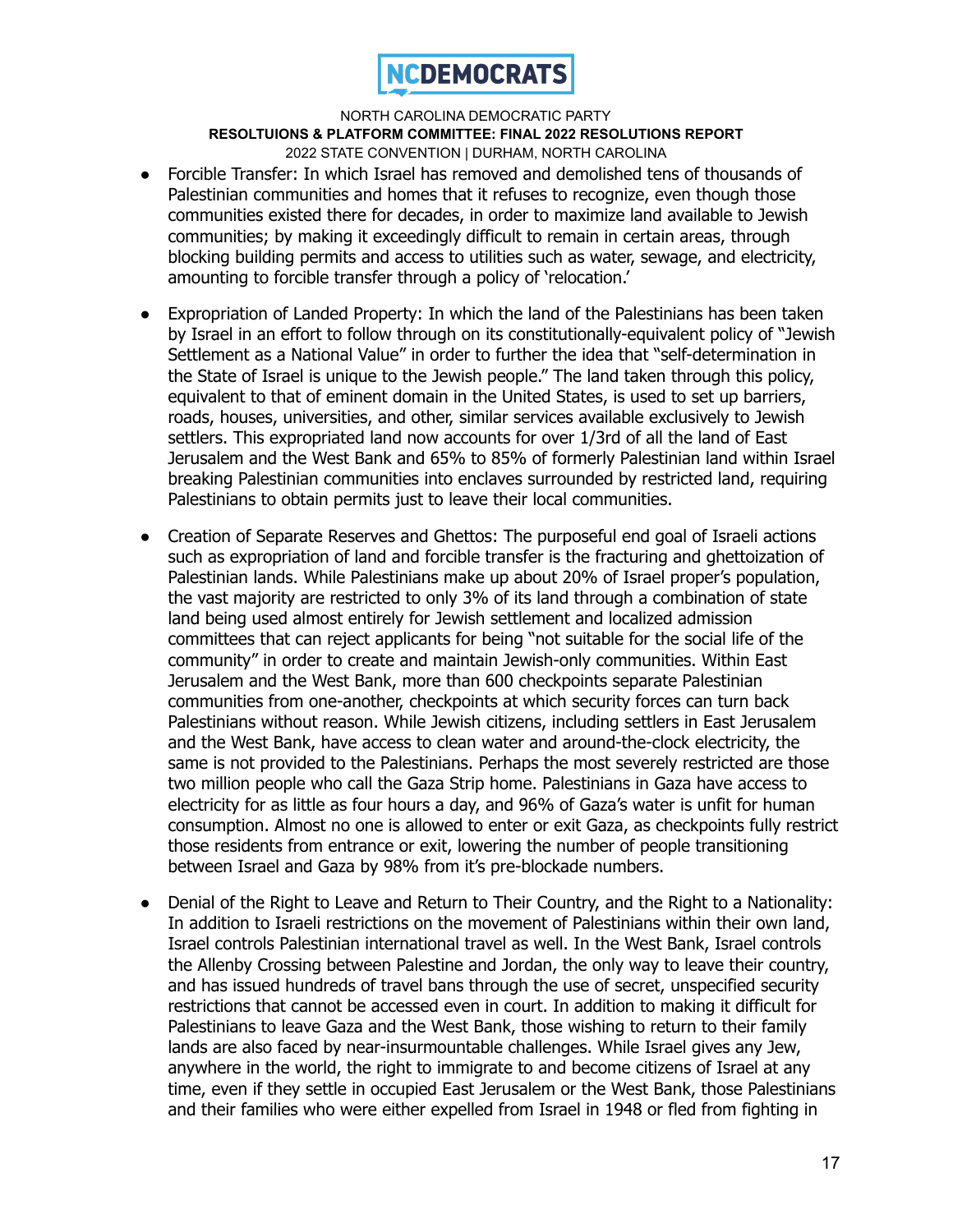

the region after that time are not granted that same right of return. Finally, by both not recognizing Palestine and holding the revocation of residency as a threat above all Palestinians, Israel denies the Palestinians a right to a national identity. By denying this right, Israel subjects all non-Israeli citizen Palestinians to a "state" in which they have no legal protections or rights, even to basic needs like food, water, and shelter, as can be seen in the actions of Israel towards these people; and

**WHEREAS,** as Israel has shown itself to be either unwilling or unable to address these human rights violations, the United States must ensure that American resources, such as the bombs used without justification on civilian targets this past May, are not used to further these injustices, either in the American or Israeli name; now, therefore, be it

**RESOLVED,** That the North Carolina Democratic Party call on the United States to follow it's already existing laws in regards to equipping and aiding foreign entities that engage in gross violations of human rights; and

**RESOLVED,** That the North Carolina Democratic Party call on the United States follow the international recommendations to screen its aid and other economic and security relations with Israel for materials and other projects that go towards Israeli violations of human rights; and

**RESOLVED,** That the North Carolina Democratic Party call on the United States to impose targeted sanctions, including travel bans and asset freezes, on those individuals and entities that continue to commit such crimes; and

**BE IT FUTHER RESOLVED,** That the Democratic Party call on the United States to condition future arms sales and security assistance to Israel, including the nearly four billion dollars in military aid annually, on Israeli authorities taking concrete and verifiable steps towards ending their commission of the crimes of apartheid and persecution.

# **A Resolution Calling for an end to American Support for Saudi Arabia's war in Yemen**

**WHEREAS,** The civil war in Yemen between the Houthi rebel group and the Saudi-led coalition has now dragged into its eighth year; and

**WHEREAS,** The war has created one of the worst humanitarian crises in the world, killing 377,000 people - 70% of them children - and jeopardizing the health, lives, and futures of tens of millions more; and

**WHEREAS,** Despite President Biden's 2021 call for an end to the war in Yemen, American foreign policy and arms sales have continued to allow for further coalition offensives and the de-incentivization of a diplomatic end to the conflict; and

**WHEREAS,** 2021 and 2022 have only seen an increase in the conflict and the humanitarian disaster as Saudi Arabia further tightens its blockade on incoming food, water, and fuel; and

**WHEREAS,** American unwillingness to disengage itself from this conflict has called into question United States complicity in human rights violations and potential war crimes recognized by the United Nations; now, therefore, be it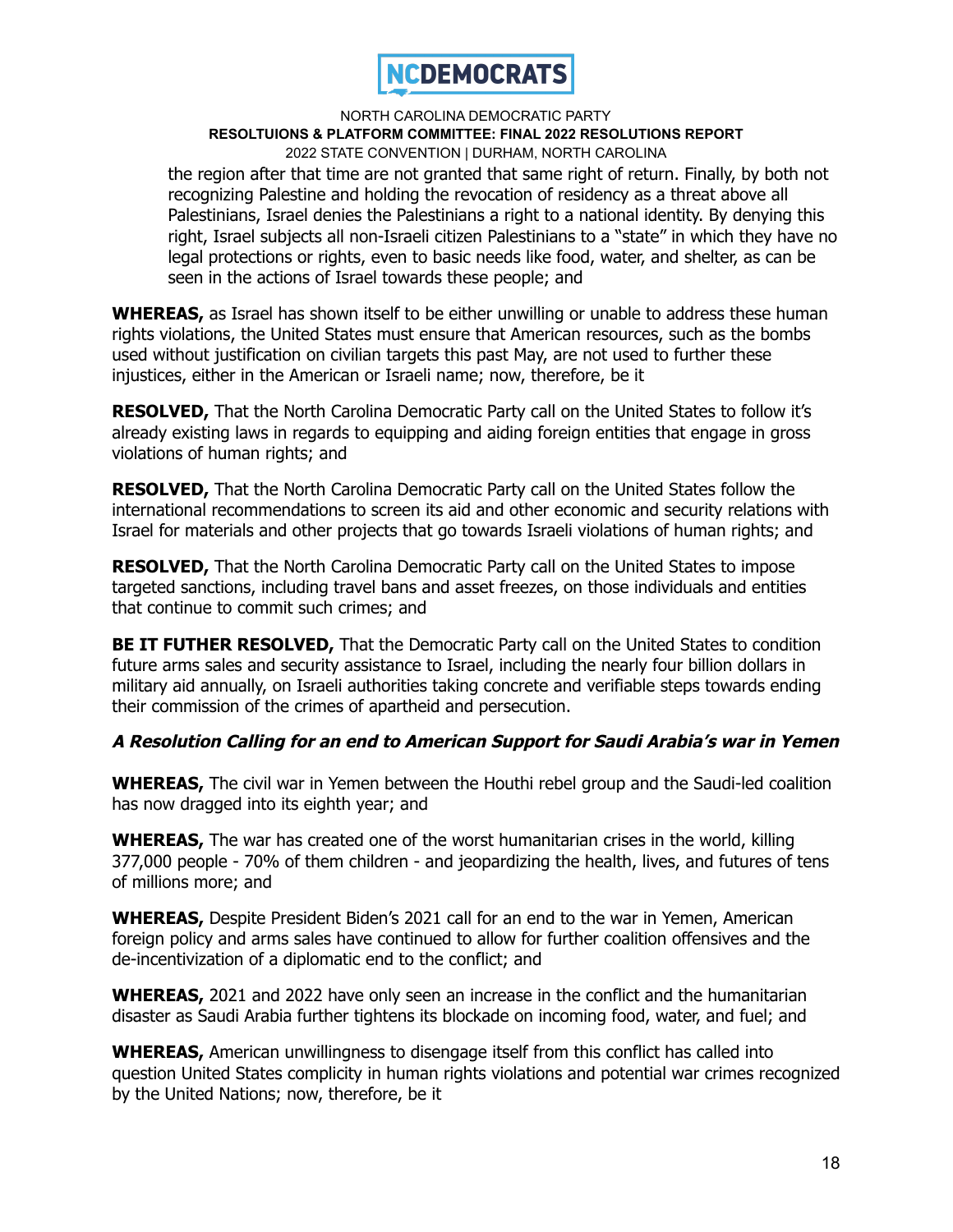

**RESOLVED,** That the Democratic Party call on its elected officials to take action to end the continued American sale and maintenance of Saudi Arabia's and other coalition members' offensive weapons of war; and

**RESOLVED,** That the Democratic Party call on President Biden and others in power to push for an end to Saudi Arabia's blockade of Yemen; and

**RESOLVED,** That the United States and its allies work to find funding to cover the United Nations' Yemen focused humanitarian budget shortfall; and

**BE IT FURTHER RESOLVED,** That the United States continue to call for the reinstatement of an international neutral body to investigate the potential war crimes of both the Houthi rebels and the Saudi-led coalition.

# **Resolution for an Independent Investigation of the Killing of Shireen Abu Akleh**

**WHEREAS,** Palestinian-American Al Jazeera journalist Shireen Abu Akleh was killed by a bullet to the head while covering an Israeli raid on the Palestinian refugee camp in Jenin on May 11; and

**WHEREAS,** Israeli officials initially blamed the incident on Palestinian gunmen that claim was quickly refuted; and

**WHEREAS,** Israeli military spokesperson Ran Kochav blamed Abu Akleh's death for "being armed with a camera"; and

**WHEREAS,** Israeli police then attacked her funeral processions and beat the pallbearers of her coffin; and

**WHEREAS,** a CNN investigation found that "Shireen Abu Akleh was killed in targeted attack by Israeli forces"; and

**WHEREAS,** investigative reporting by Bellingcat found that the Israeli forces were most likely to have been responsible for the killing; and

**WHEREAS,** Israel has decided not to investigate the killing of an American citizen; and

**WHEREAS,** 57 members of the House of Representatives have since called on "the State Department and the Federal Bureau of Investigation (FBI) [to] launch an investigation into Ms. Abu Akleh's death"; and

**WHEREAS,** Republican Senator Mitt Romney and Democratic Senator Jon Ossoff have now called on "the State Department [to] ensure there is a full and transparent investigation and accountability for Ms. Akleh's death";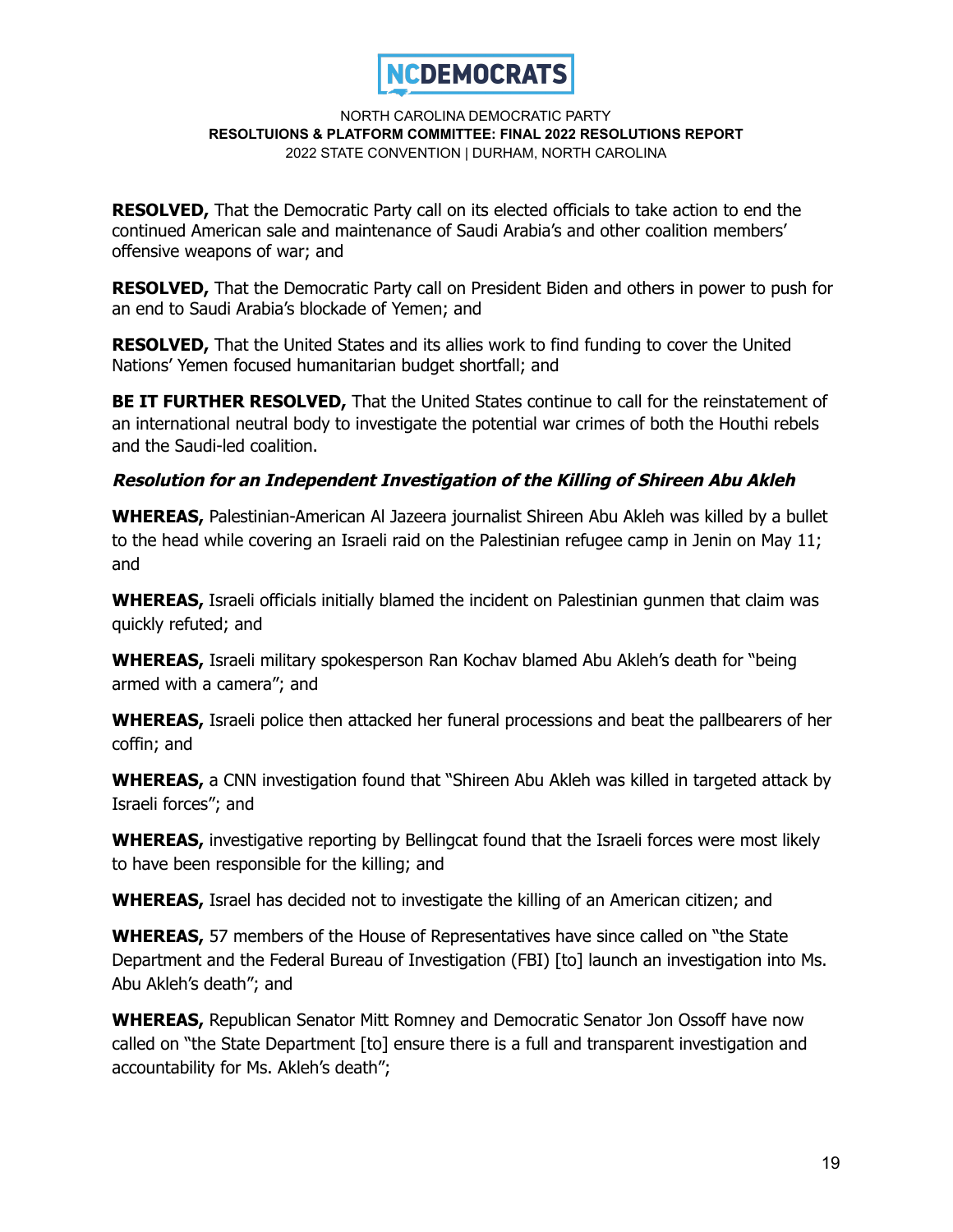

**THEREFORE, BE IT RESOLVED** that the North Carolina Democratic Party support the bipartisan calls in Congress for a thorough, independent and transparent investigation by the State Department and the Federal Bureau of Investigations into the killing of American citizen and journalist Shireen Abu Akleh.

**BE IT FURTHER RESOLVED** that the NCDP commend Representative Alma Adams and Representative David Price for proactively making the calls for an investigation into the killing of an American citizen and for upholding the rights of a free press.

**BE IT FURTHER RESOLVED** that the NCDP urge President Biden and all members of Congress, both Democratic and Republican, to join the calls for accountability for the targeted killing of an American citizen and to report if any US military aid, whether directly or indirectly, played a part in the killing.

# **Resolution to Commemorate May 15 as Nakba Remembrance Day**

**WHEREAS,** President Biden has "committed to a world in which human rights are protected, their defenders are celebrated, and those who commit human rights abuses are held accountable";

**WHEREAS,** the Nakba, or Catastrophe in Arabic, is the traumatic expulsion of over 750 thousand Palestinians and the destruction of over 500 Palestinian villages and neighborhoods in order to establish the state of Israel; and

**WHEREAS,** this meant that over 75% of Palestinians who were meant to be citizens of Israel were forcibly expelled or denied to return to their homes in 1948; and

**WHEREAS,** the UN General Assembly Resolution 194 calls for "the refugees wishing to return to their homes and live at peace with their neighbours should be permitted to do so at the earliest practicable date" - this has been denied to the Palestinian refugees since 1948; and

**WHEREAS,** at the end of the 1948 war, Israel took control of 77% of Palestine by establishing the Green Line, subsequently Israel occupied the remaining 23% of Palestine during the 1967 war and now controls all of Palestine; and

**WHEREAS,** Palestinians now live under the control of a single state but are subjected to varying legal frameworks which Palestinians call a state of "ongoing Nakba" which include:

● Citizenship with voting rights in Israel but no national rights while continue to be increasingly subjected to discriminatory laws such as the Nation State Law.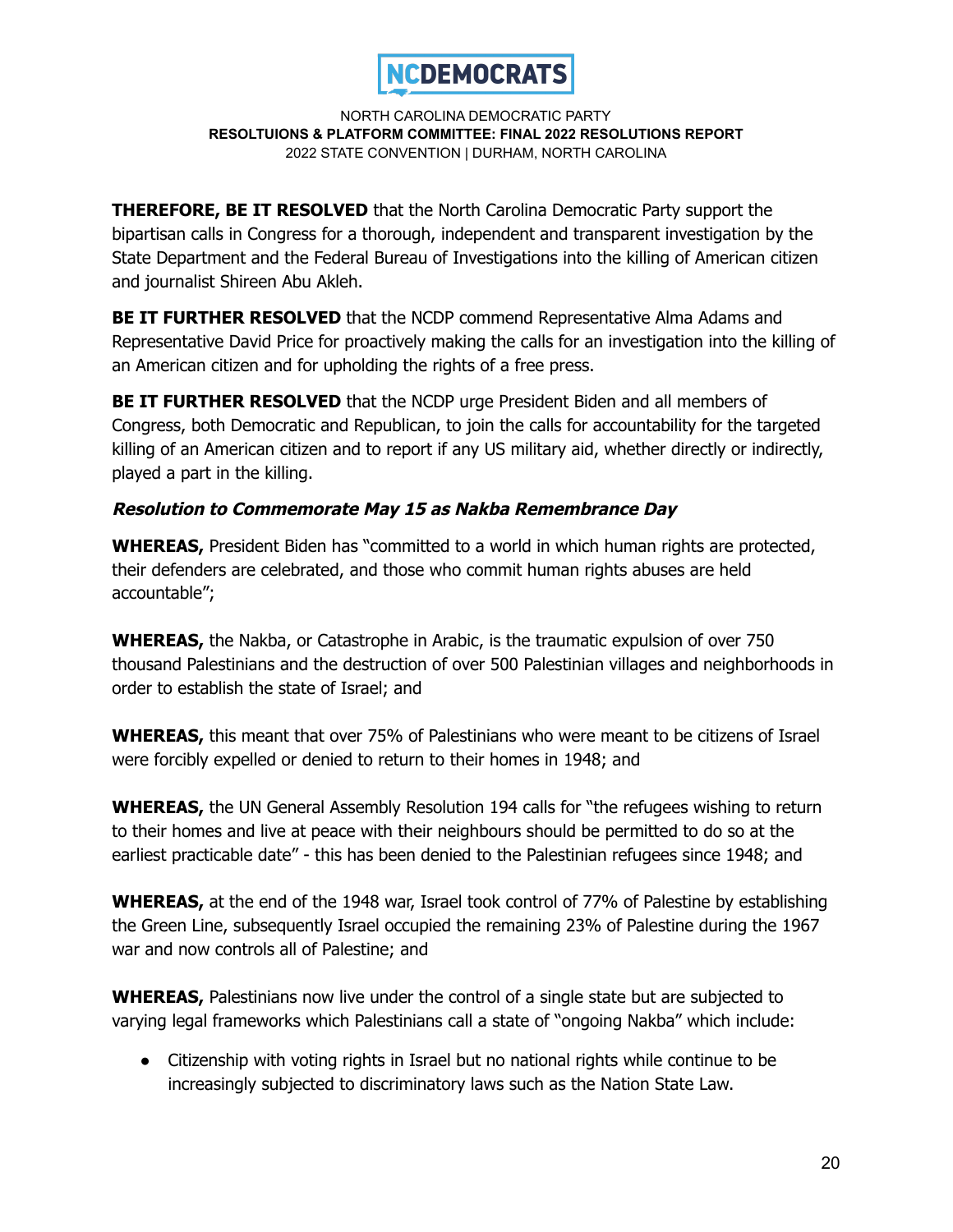

- Resident status for Palestinians annexed in Jerusalem but afforded no voting rights in Israel. These Palestinian residents are now being expelled from their homes in East Jerusalem neighborhoods of Sheikh Jarrah and Silwan.
- Military rule over residents of the West Bank with varying degrees of limited local self-administration while experiencing increasing settler violence and land confiscation for illegal settlement growth and segregated roads.
- A brutal military siege on residents of Gaza against whom open warfare is carried out periodically; and

**THEREFORE, BE IT RESOLVED** that the North Carolina Democratic Party supports legislation at the General Assembly to commemorate May 15 as Nakba Remembrance Day.

# **Economy and Labor**

# **Resolution to Reduce the Long-Term Cost of North Carolina Transportation Fleets Through the Adoption of Electric Powered Vehicles**

**WHEREAS,** It has been shown that particulate matter and gasses such as carbon monoxide, volatile organic compounds, and oxides of nitrogen present in the exhaust of internal combustion vehicles damage the health of both children and adults; and

**WHEREAS,** The North Carolina Democratic Party recognizes that the continued use of fossil fuels is unsustainable and harms the environment and its natural resources, and supports reducing fossil fuel dependency by adopting sustainable and renewable energy sources, as well as by improving the energy efficiency of government facilities; and

**WHEREAS,** The use of electric vehicles reduces the use of fossil fuels, and can reduce vehicle fuel consumption costs by as much as 80% and vehicle maintenance costs by as much as 90%; and

**WHEREAS,** State, county, and municipal governments around the country have purchased electric vehicles and obtained substantial fuel and maintenance savings per vehicle; and

**WHEREAS,** The North Carolina Democratic Party understands that convenient charging infrastructure that meets the capacity requirements of North Carolina's fleet(s) is necessary to realize the full potential of electric vehicles; now, therefore, be it

**RESOLVED,** That the North Carolina Democratic Party supports